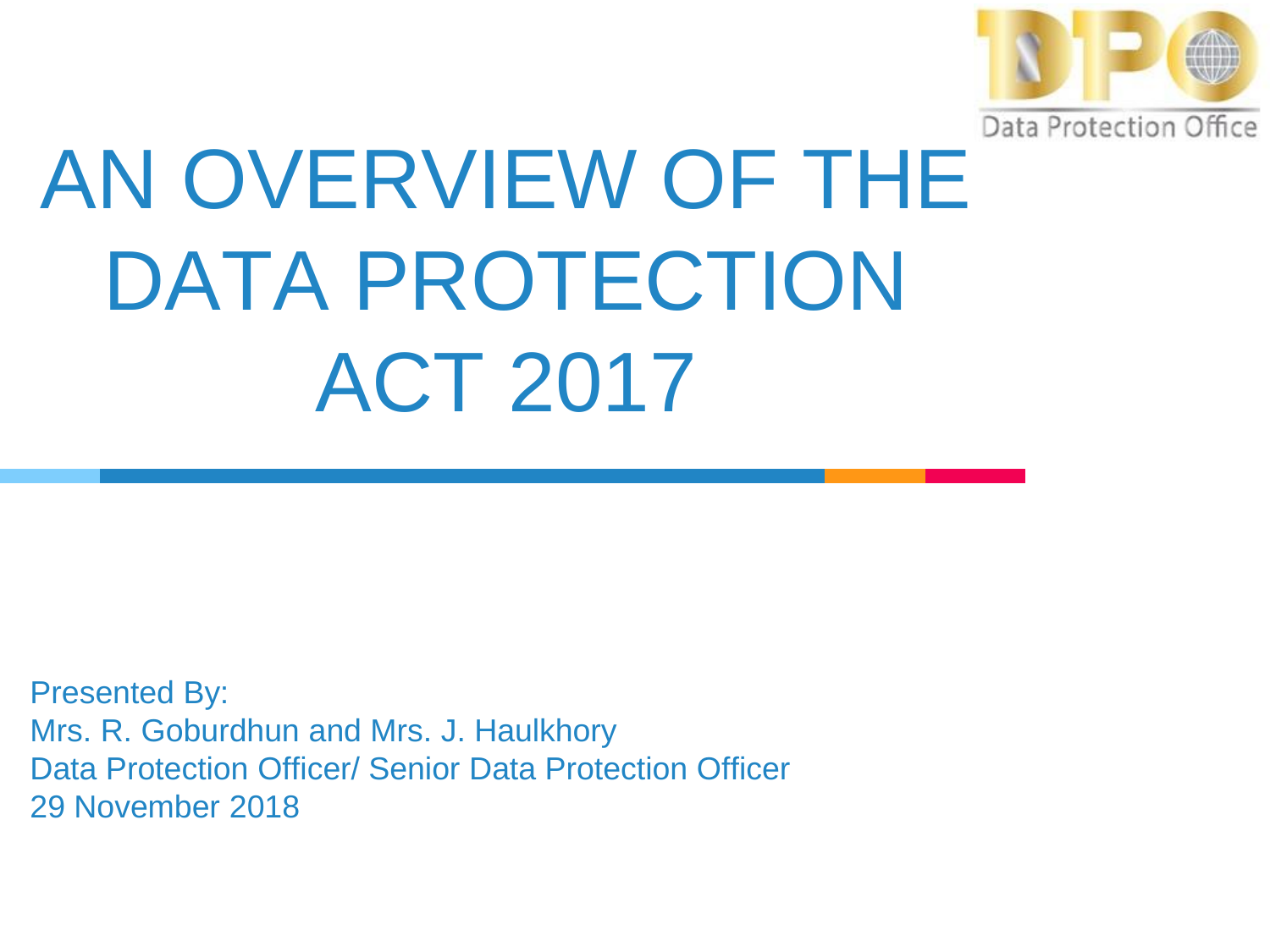

Aims of the Data Protection Act 2017 (DPA)

Benefits of the Act

Mapping between DPA and GDPR

The Data Protection Office

Functions of the Data Protection Office (DPO)

**Definitions** 

**Registration** 

Obligations on Controllers and Processors

Processing operations likely to results in high risk

Transfer of personal data

Rights of data subjects

Offences and penalties

**Certification**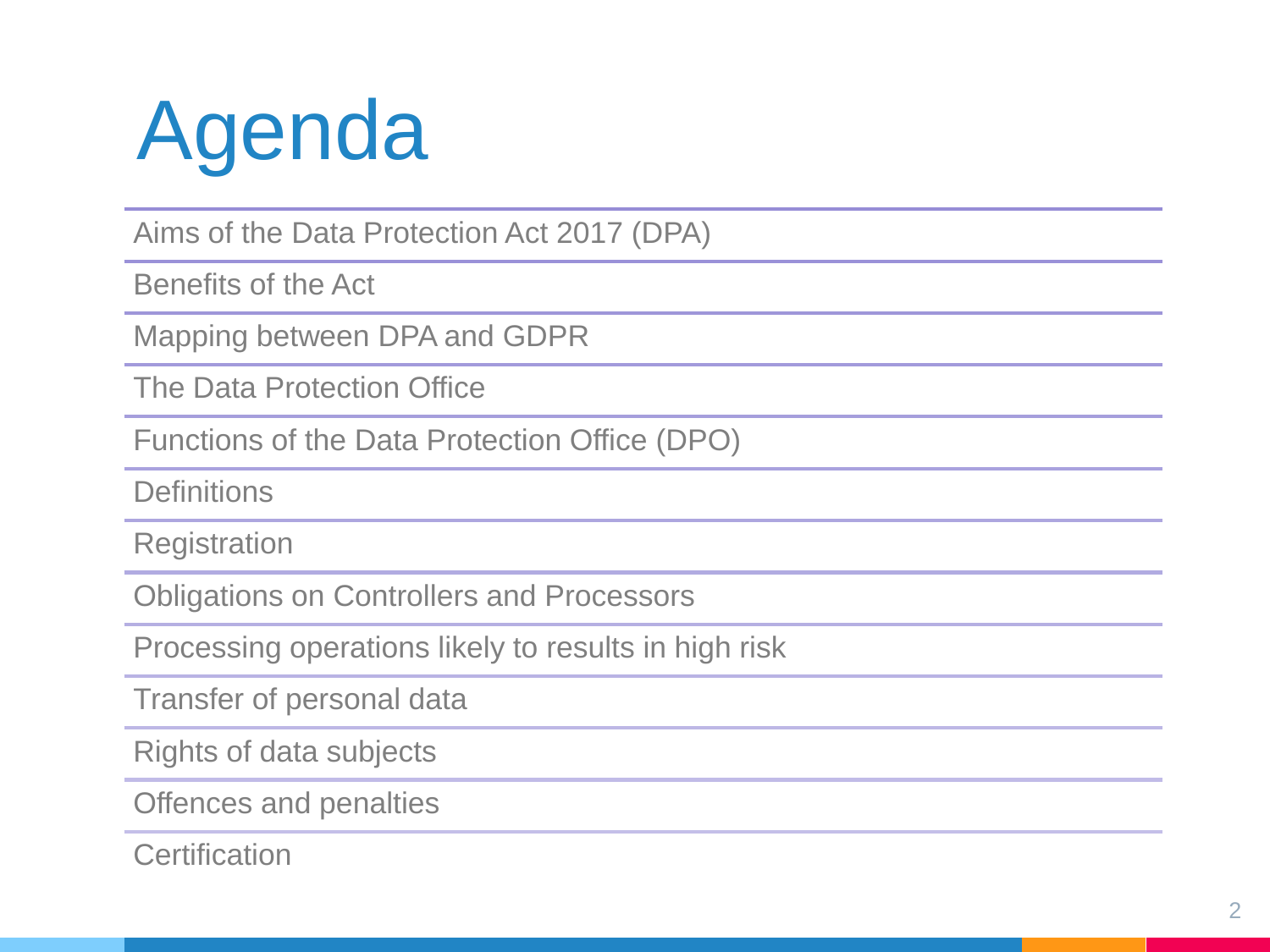#### **Aims of the DPA**

#### ▷ Came into force on 15 January 2018

To strengthen the control and personal autonomy of data subjects (individuals) over their personal data

In line with the European Union's General Data Protection Regulation (GDPR)

To simplify the regulatory environment for business in our digital economy

To promote the safe transfer of personal data to and from foreign jurisdictions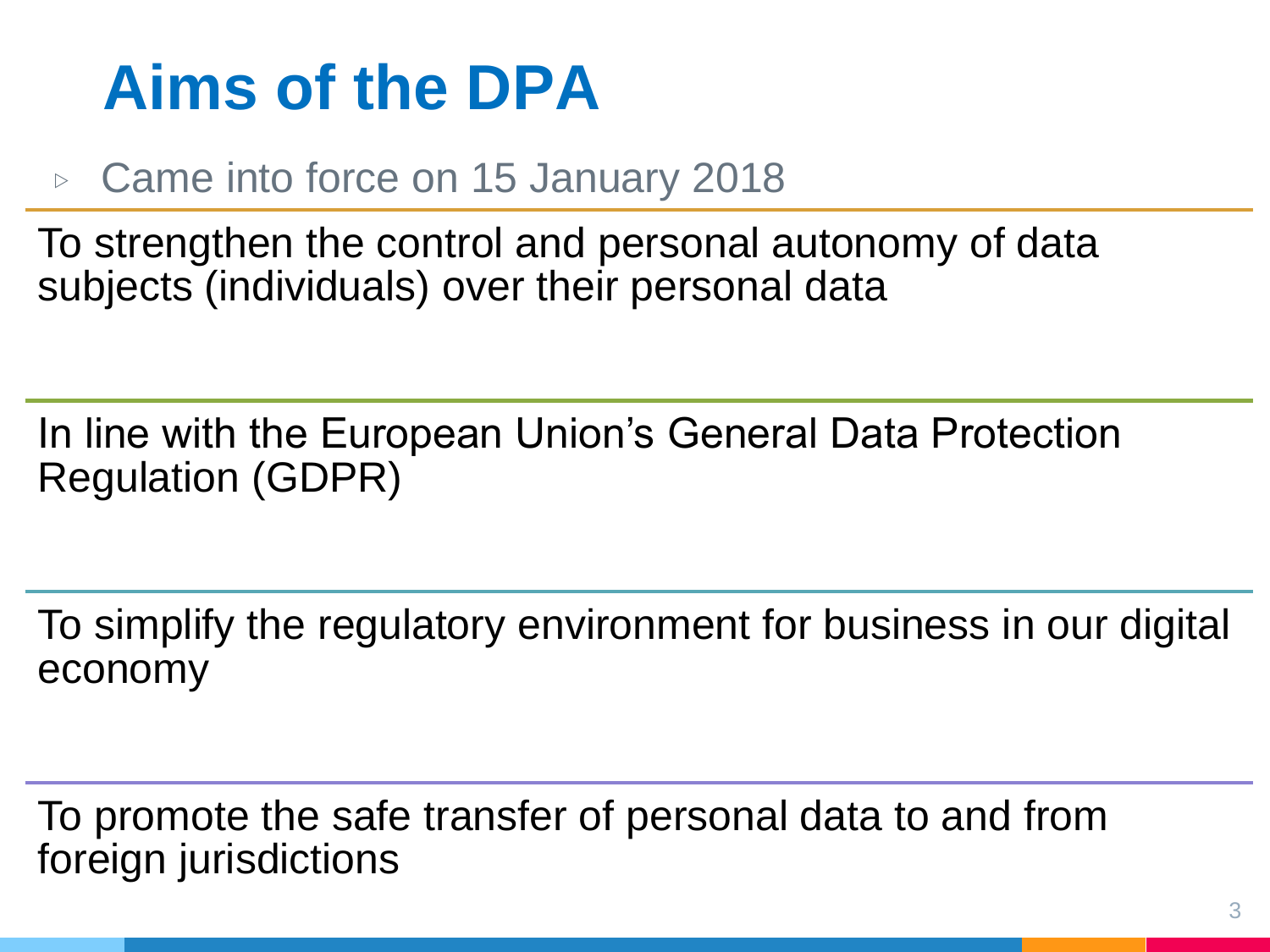# Benefits of the Act

- $\triangleright$  Increased accountability of controllers
	- Implement better processes
	- Better organisations
	- Better productivity
	- Strengthen customer trust
	- Gain confidence and trust
- $\triangleright$  Enhanced data subjects' rights of individuals for greater control over their personal data.
- $\triangleright$  Improve the digital legal landscape to respond to the new EU requirements for adequacy, thereby attracting foreign investors.
- $\triangleright$  Minimised risk of data breaches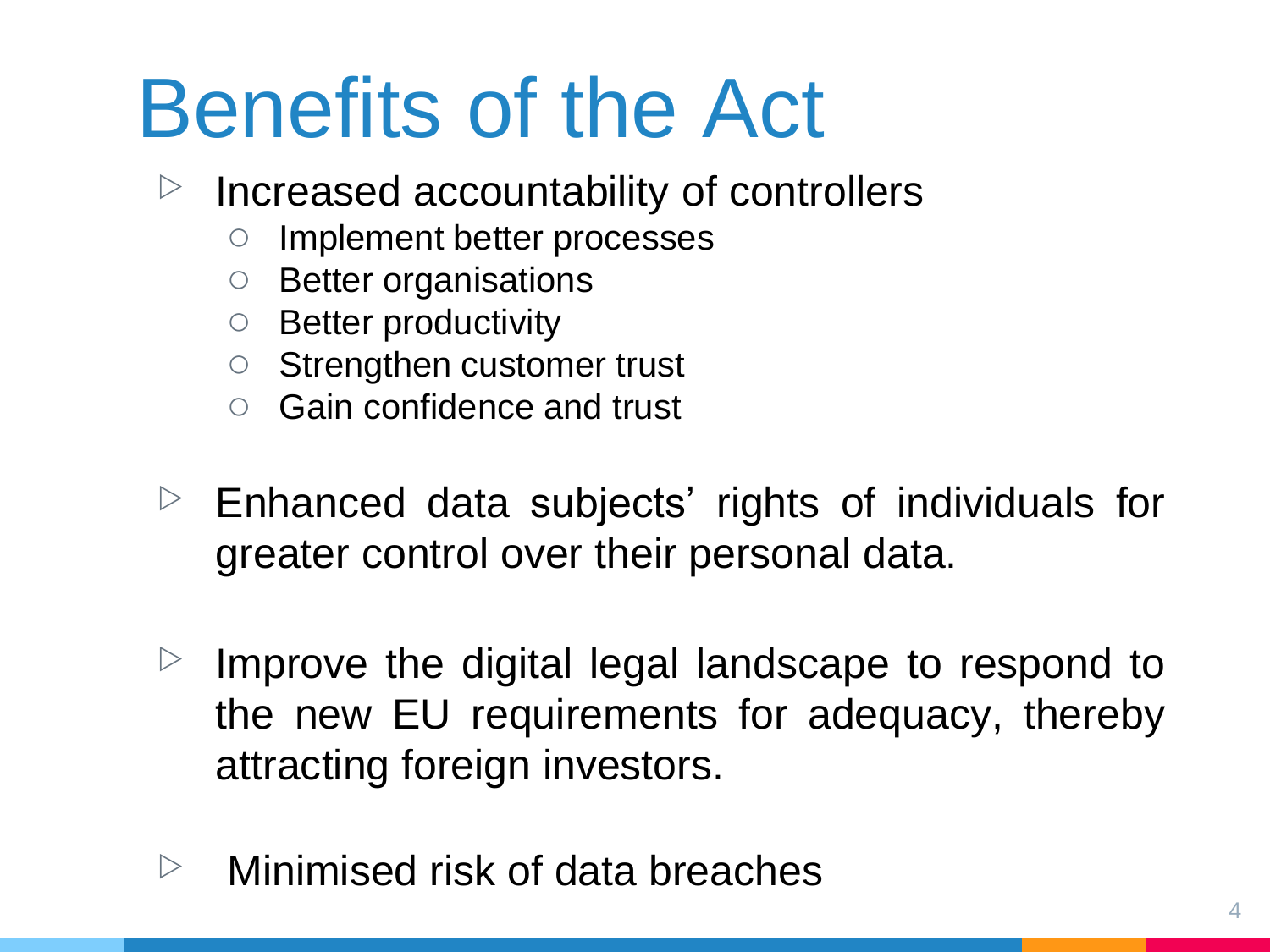# Mapping between DPA and GDPR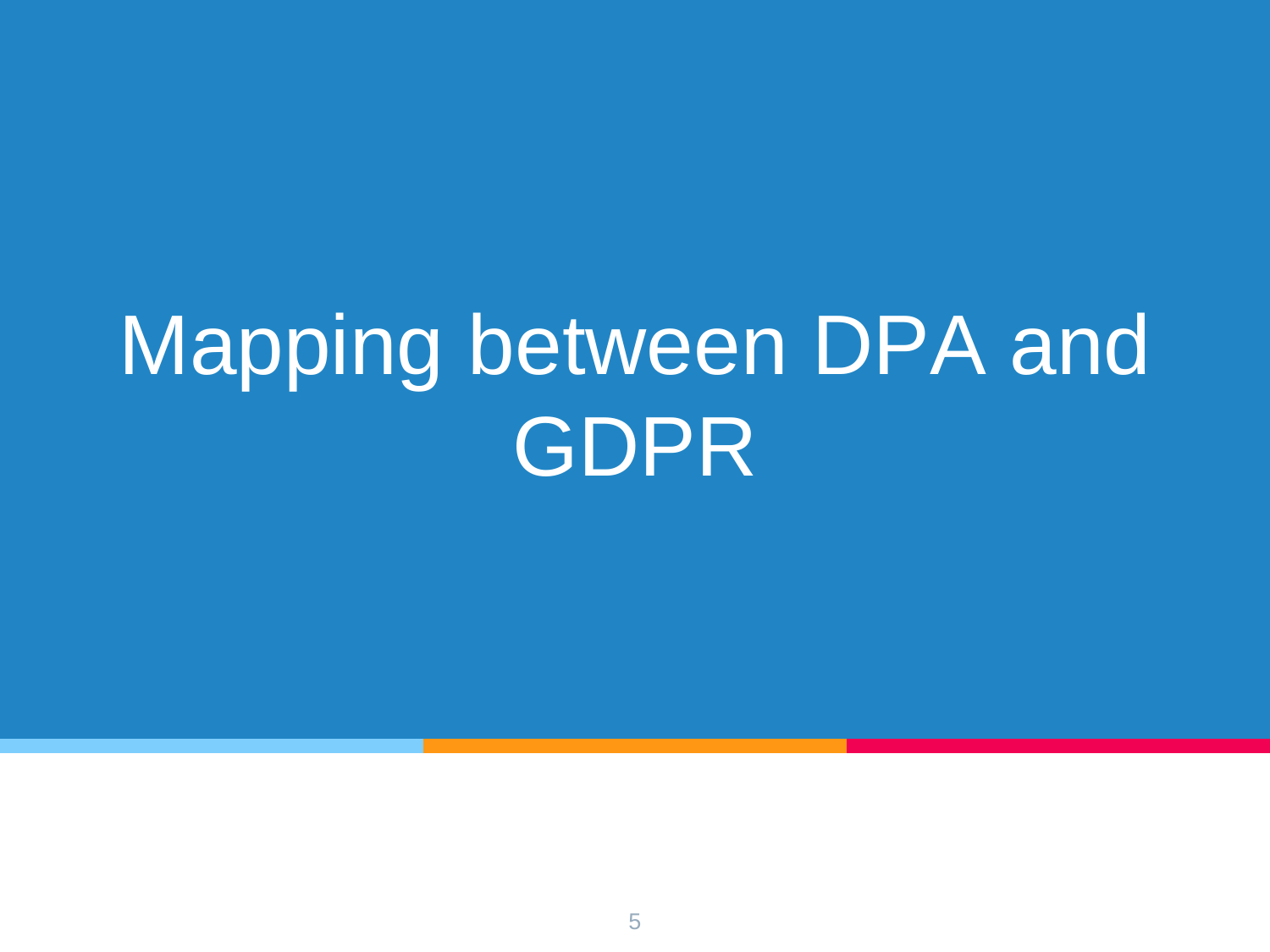| <b>DPA (Section)</b>                                                                                             | <b>GDPR (Article)</b>                                                                         |
|------------------------------------------------------------------------------------------------------------------|-----------------------------------------------------------------------------------------------|
| 6 - Investigation of complaints<br>Amicable settlement of disputes and<br>conduct of hearings has been included. | 40 - Codes of conduct $(2)(k)$                                                                |
| 21- Principles relating to processing of<br>personal data                                                        | 5 - Principles relating to processing of<br>personal data                                     |
| 22 - Duties of controller                                                                                        | 24 - Responsibility of the controller                                                         |
| 23 – Collection of personal data                                                                                 | 13 - Information to be provided where<br>personal data are collected from the<br>data subject |
| 24 - Conditions for consent                                                                                      | 7 - Conditions for consent                                                                    |
| 25 - Notification of personal data<br>breach                                                                     | 33 - Notification of a personal data<br>breach to the supervisory authority                   |
| 26 - Communication of personal data<br>breach to data subject                                                    | 34 - Communication of a personal<br>data breach to the data subject                           |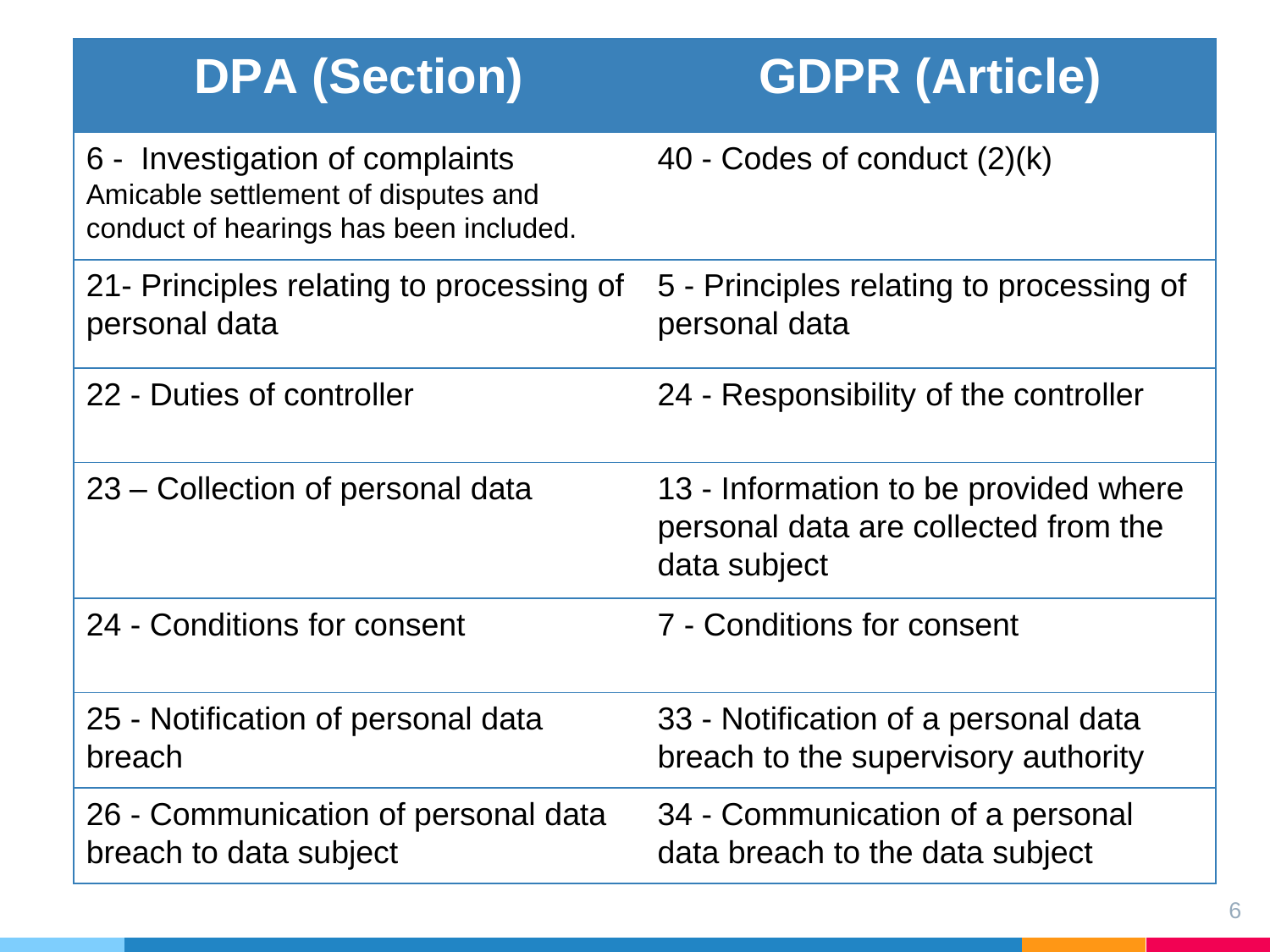#### **DPA (Section) GDPR (Article)**

28 - Lawful processing **6 - Lawfulness of processing** 

| 29 - Special categories of personal<br>data | 9 - Processing of special categories of<br>personal data                                                               |
|---------------------------------------------|------------------------------------------------------------------------------------------------------------------------|
| 30 - Personal data of child                 | 8 - Conditions applicable to child's<br>consent in relation to information<br>society services                         |
| 31 - Security of processing                 | 28 - Processor<br>29 - Processing under the authority of<br>the controller or processor<br>32 - Security of processing |
| 33 - Record of processing operations        | 30 - Records of processing activities                                                                                  |
| 34 - Data protection impact<br>assessment   | 35 - Data protection impact<br>assessment                                                                              |
| 35. Prior authorisation and<br>consultation | 36 - Prior consultation                                                                                                |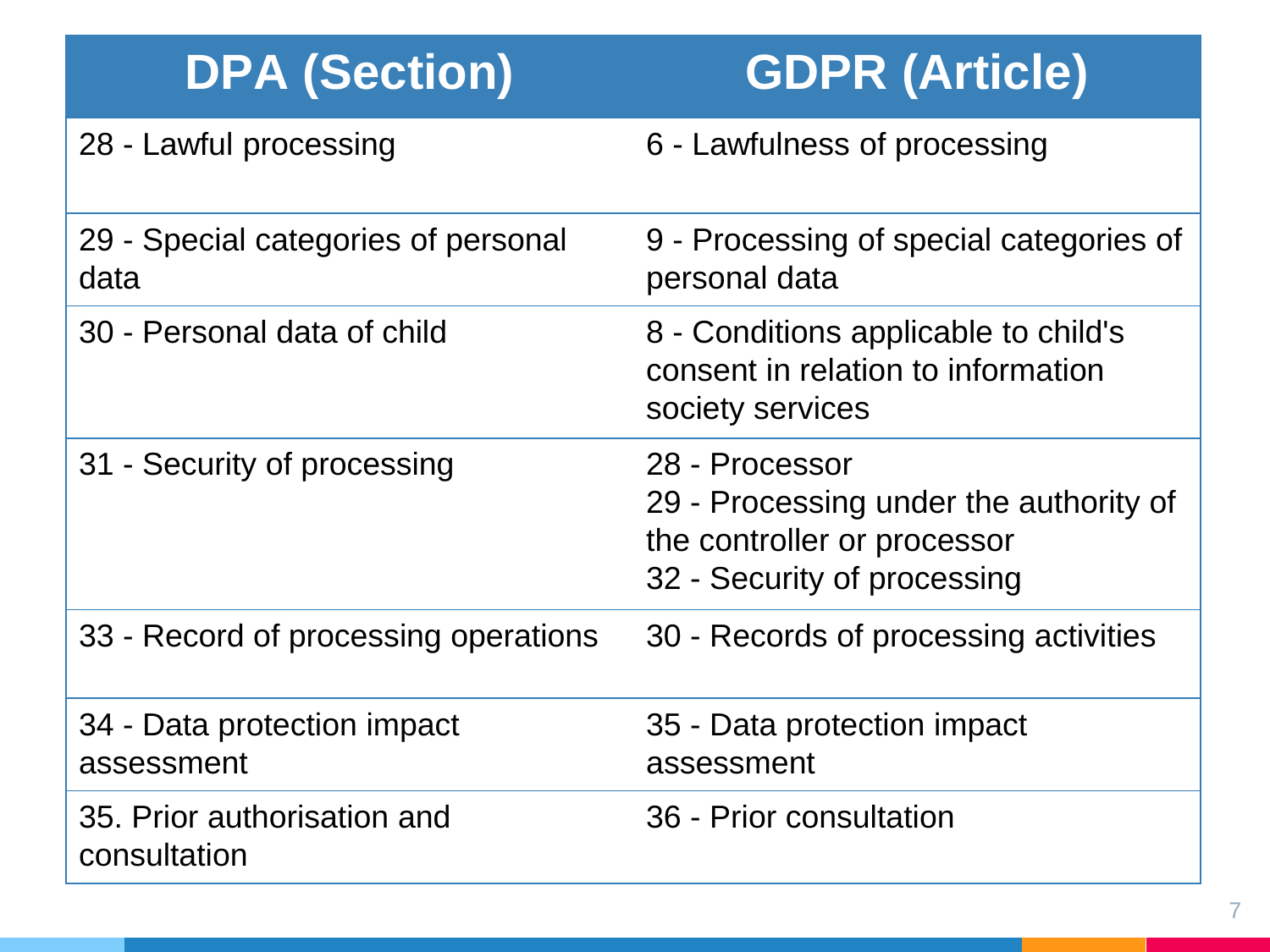| <b>DPA (Section)</b>                                        | <b>GDPR (Article)</b>                                                                                                        |
|-------------------------------------------------------------|------------------------------------------------------------------------------------------------------------------------------|
| 36 - Transfer of personal data outside<br><b>Mauritius</b>  | 46 - Transfers subject to appropriate<br>safeguards<br>49 - Derogations for specific situations                              |
| 37 - Right of access                                        | 15 - Right of access by the data<br>subject                                                                                  |
| 38 - Automated individual decision<br>making                | 22- Automated individual decision-<br>making, including profiling                                                            |
| 39 - Rectification, erasure or<br>restriction of processing | 16 - Right to rectification<br>17 - Right to erasure ('right to be<br>forgotten')<br>18 - Right to restriction of processing |
| 40 - Right to object                                        | 21 - Right to object                                                                                                         |
| 44 – Exceptions and Restrictions                            | 23 - Restrictions                                                                                                            |
| 48 - Certification                                          | 42 - Certification                                                                                                           |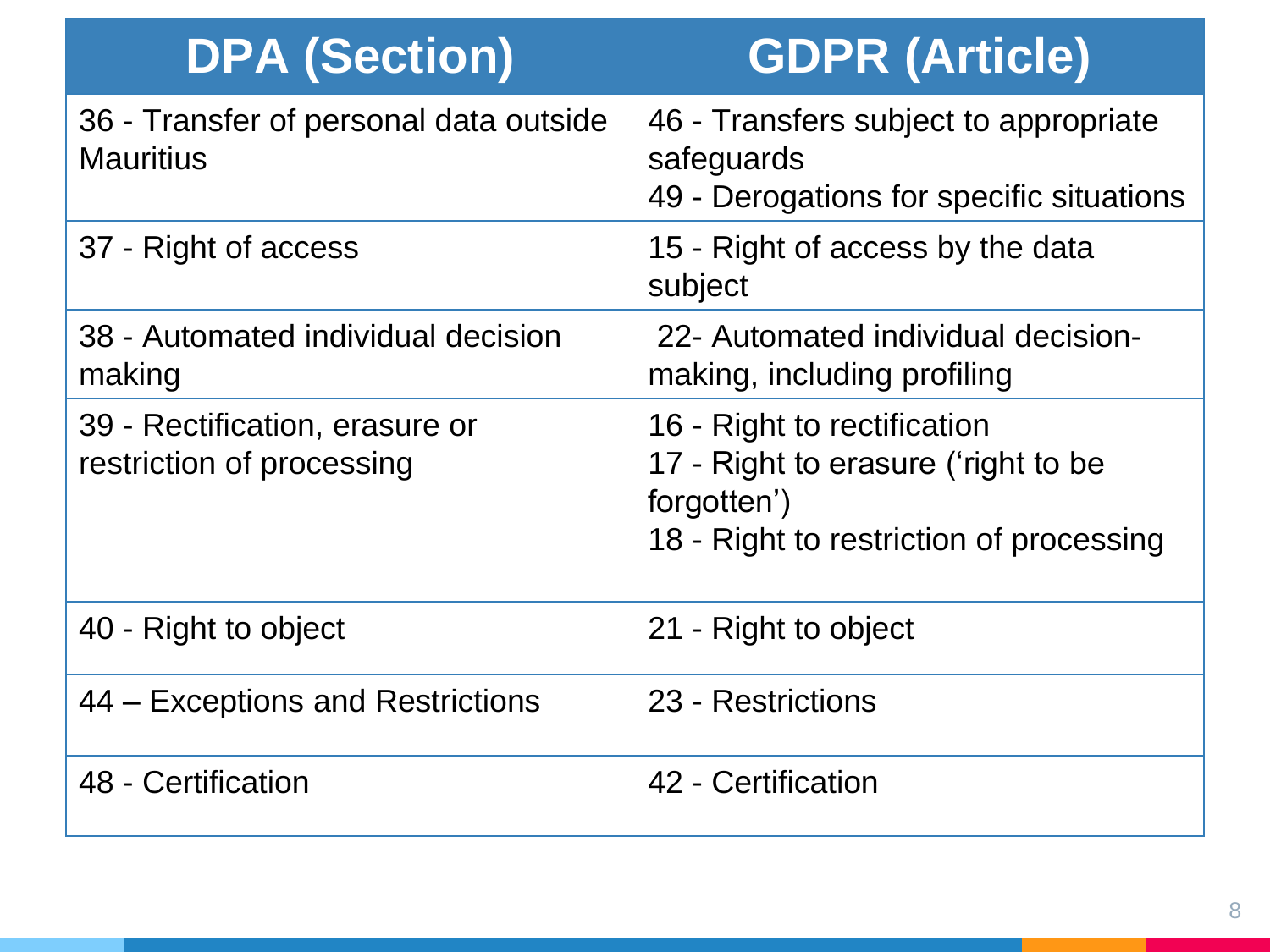### The Data Protection Office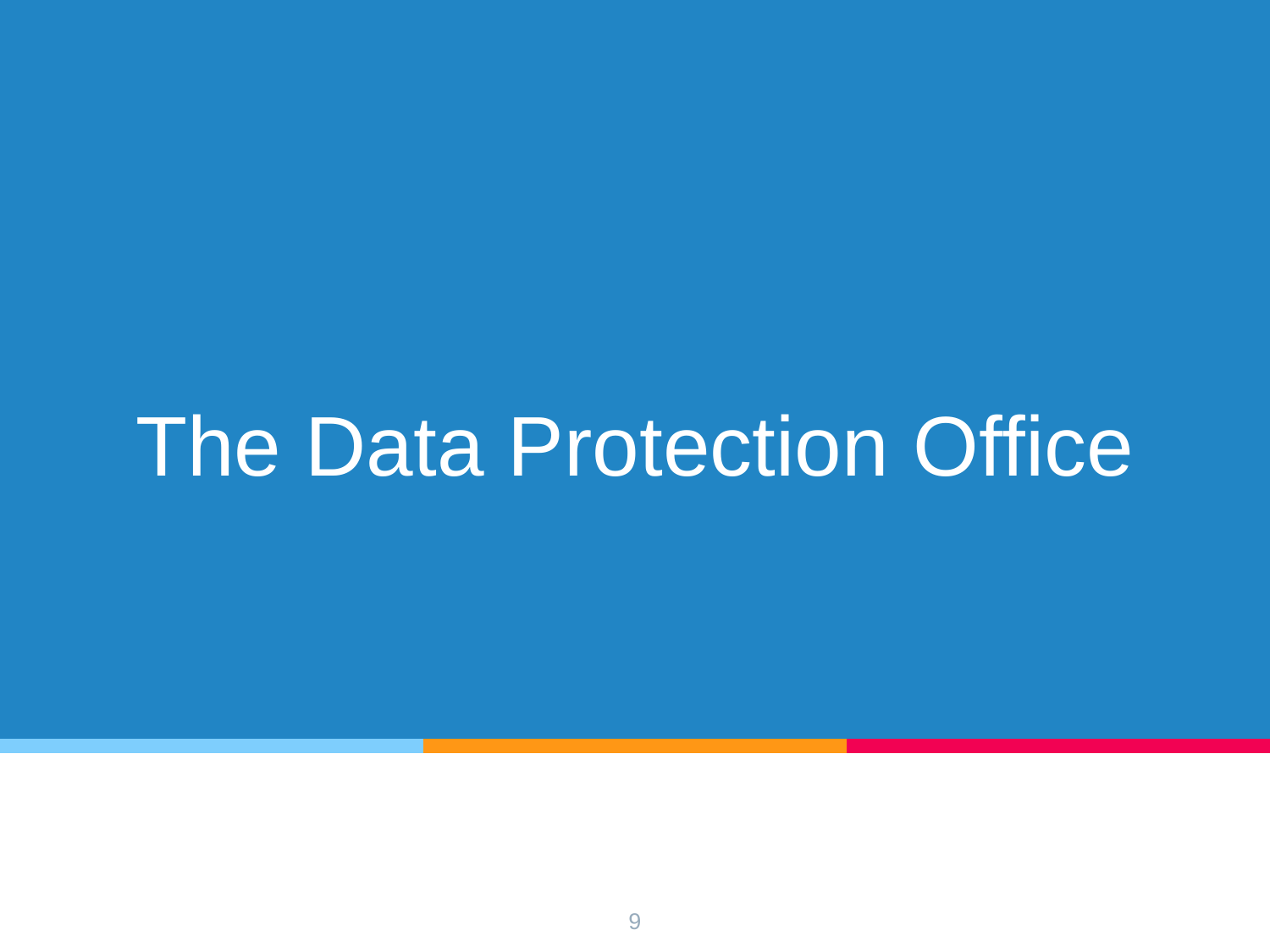# The Data Protection Office (DPO)

- $\triangleright$  Public office which acts with complete **independence** and **impartiality.**
- ▷ Not subject to the control or direction of any other person or authority in the discharge of its functions.
- ▷ Head of the Office is the **Data Protection Commissioner.**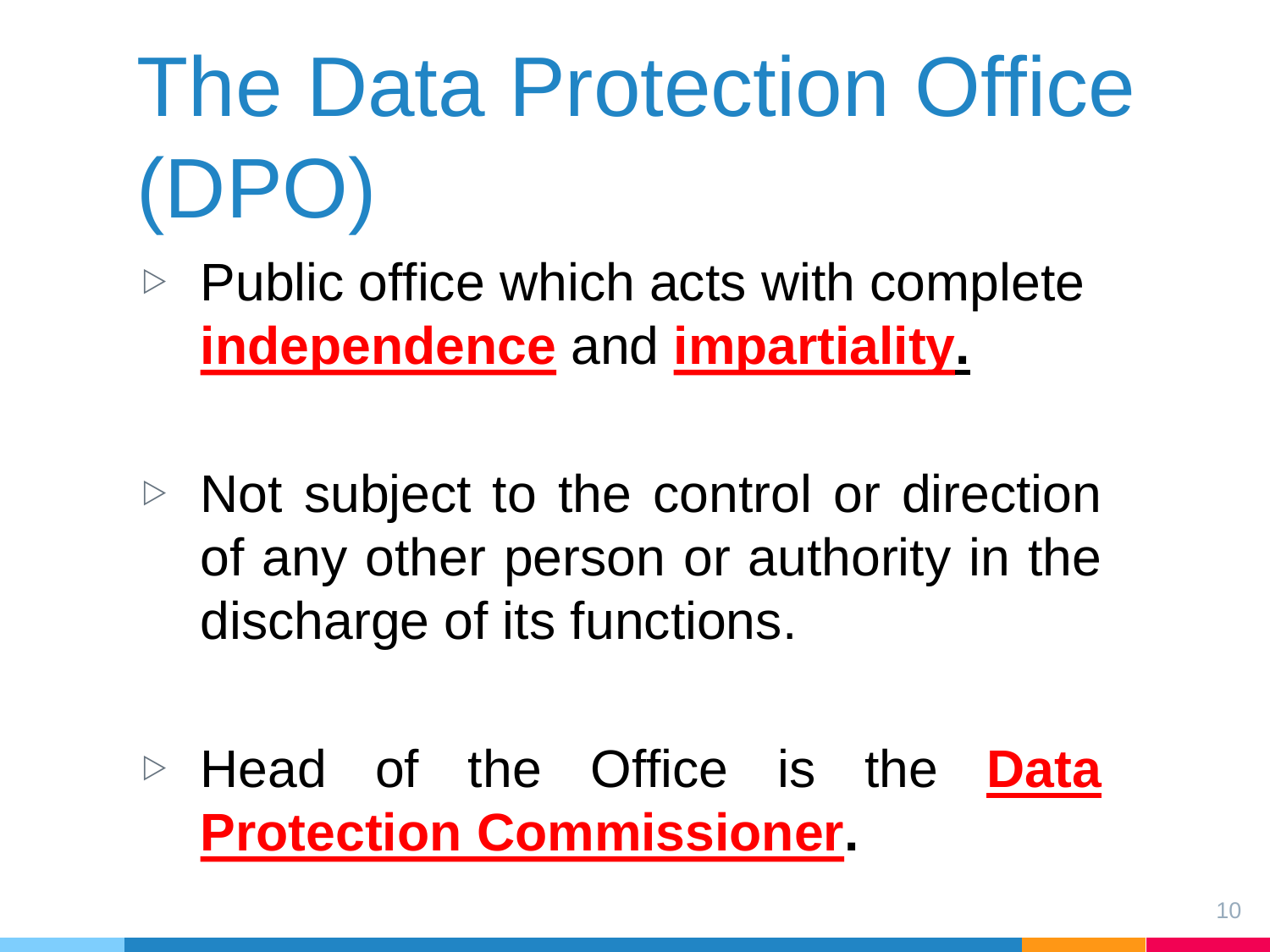# Functions of DPO

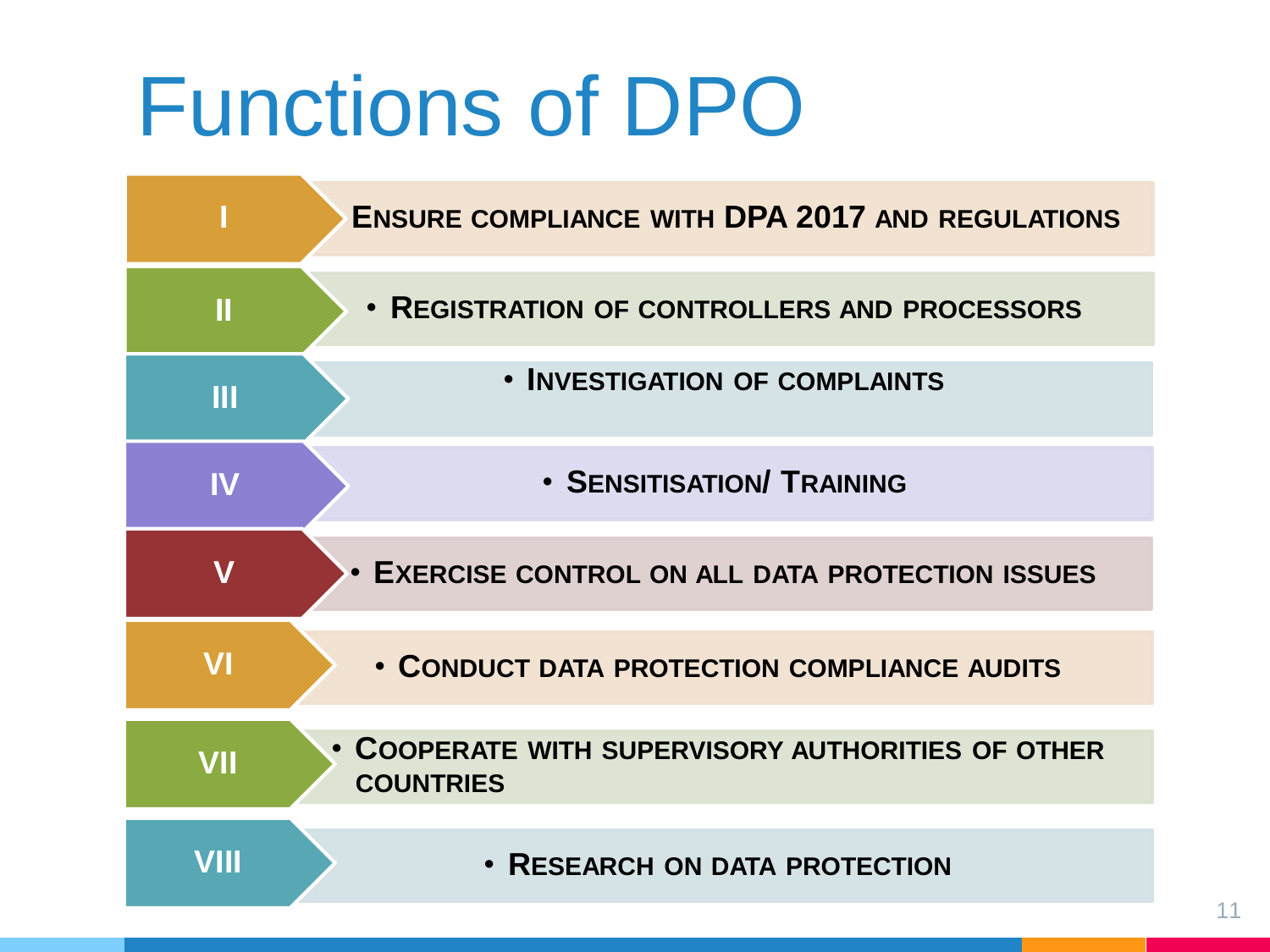### Some Definitions

**Section 2 - Interpretation**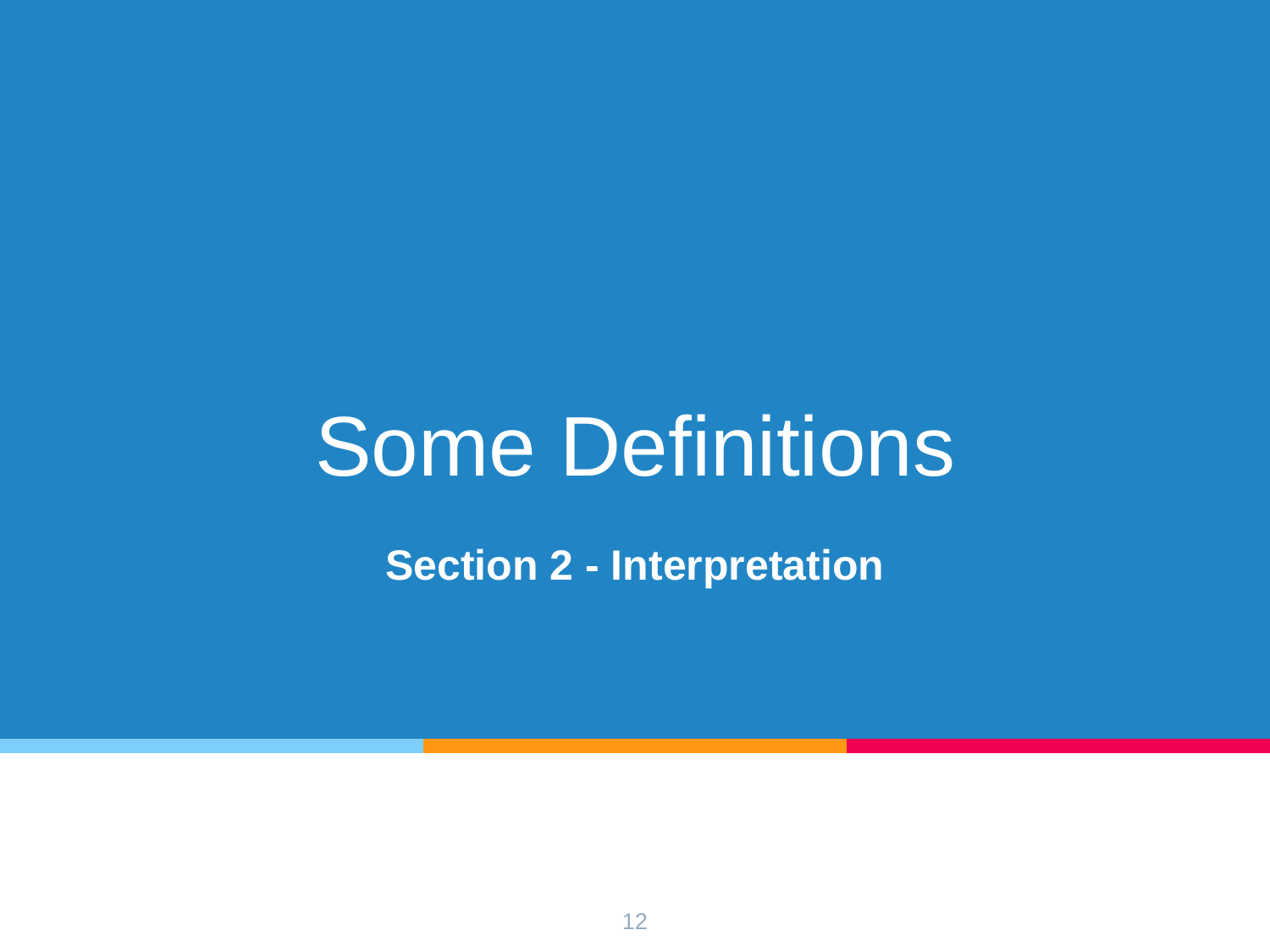# Basic Concepts

#### **Personal Data**

- **Names of staff, customers**
- **Dates of birth**
- **Addresses**
- **National Identity numbers**
- **Assessments data**
- **School marks**
- **Exam results**
- **Staff development reviews**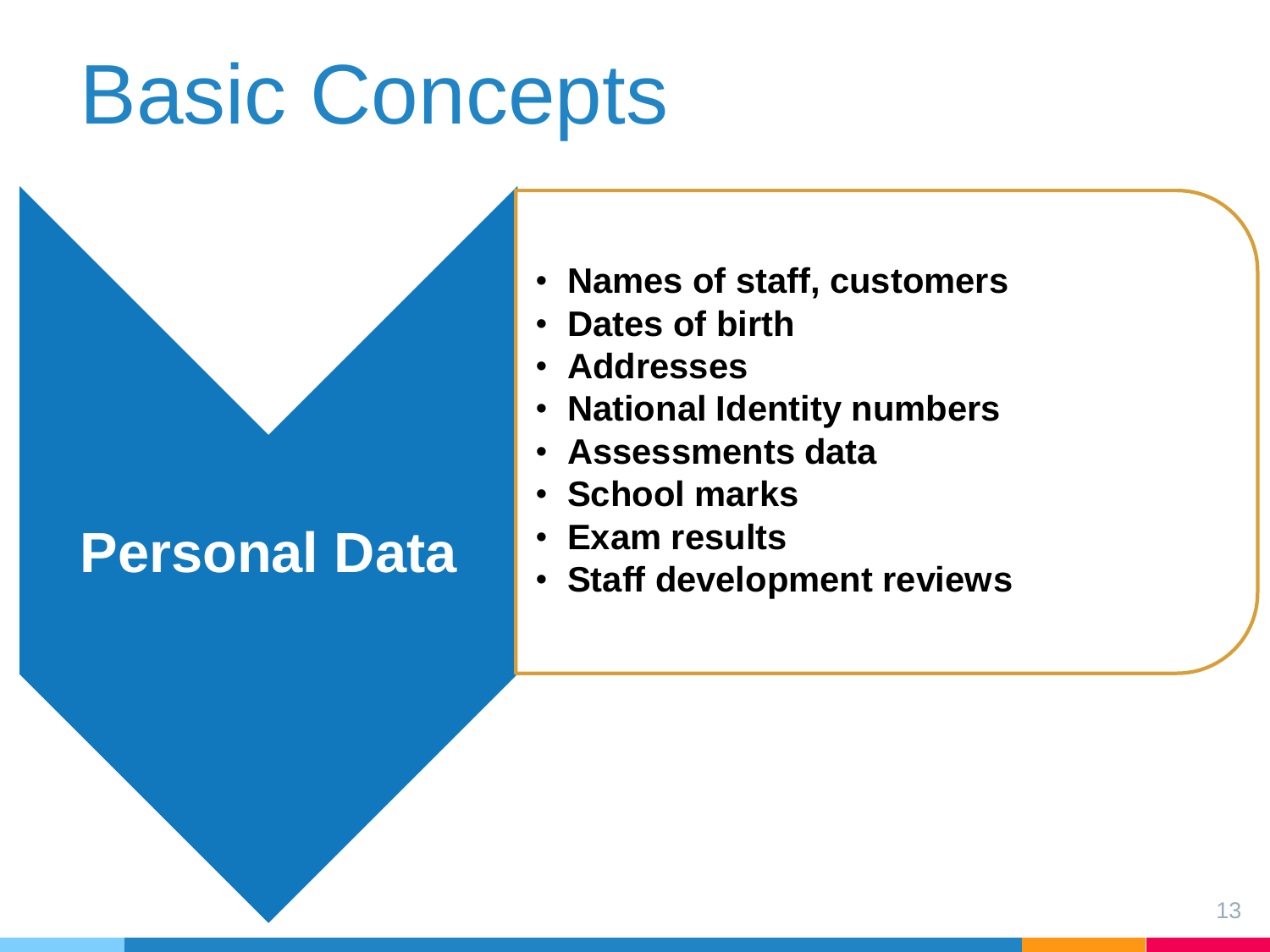# Basic Concepts

#### **Data Subject**

- **An identified or identifiable individual**
- **In particular by reference to an identifier such as a name, ID, location data, an online identifier or factors specific to the physical, physiological, genetic, mental, economic, cultural or social identity**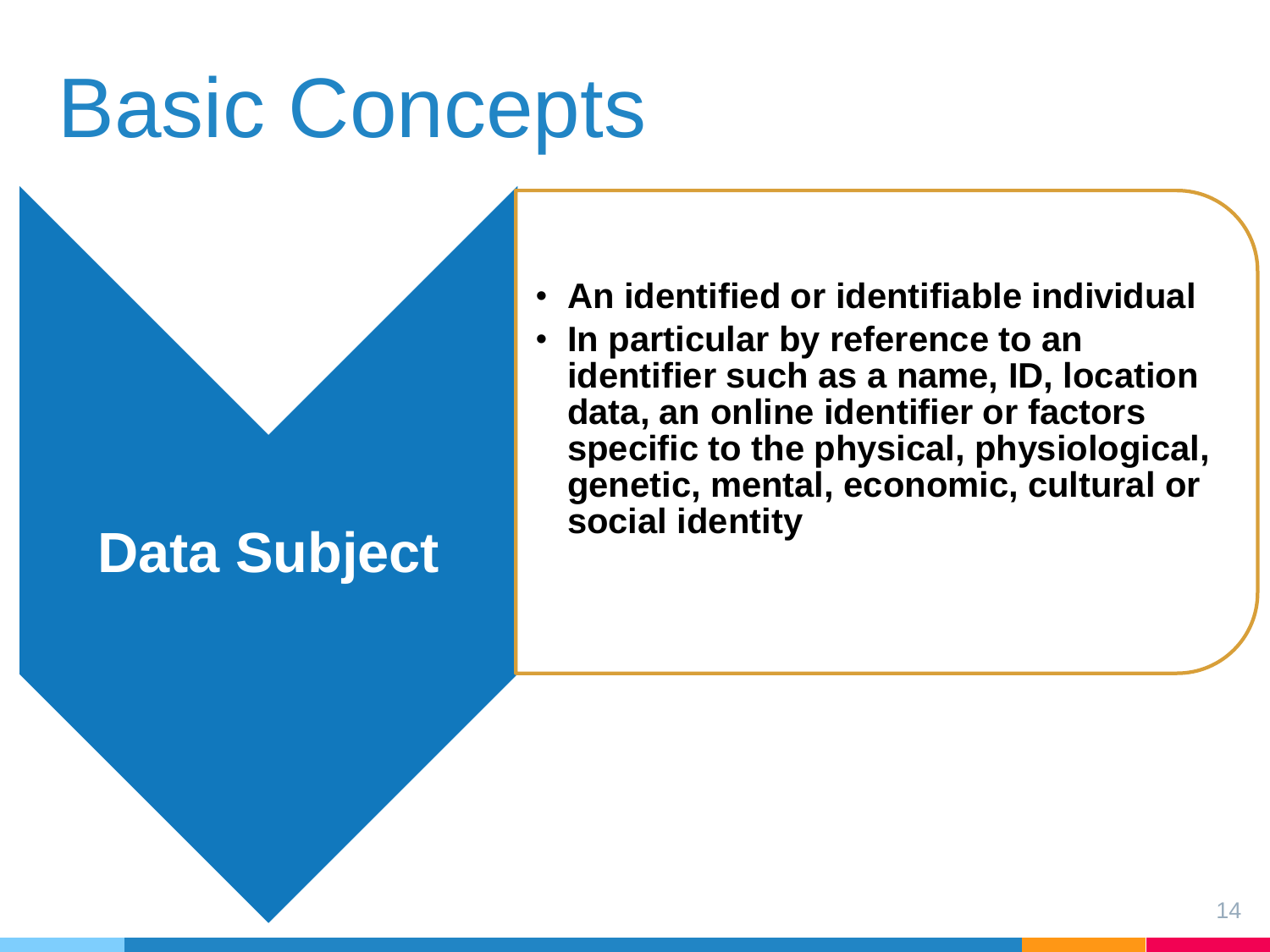# Basic Concepts

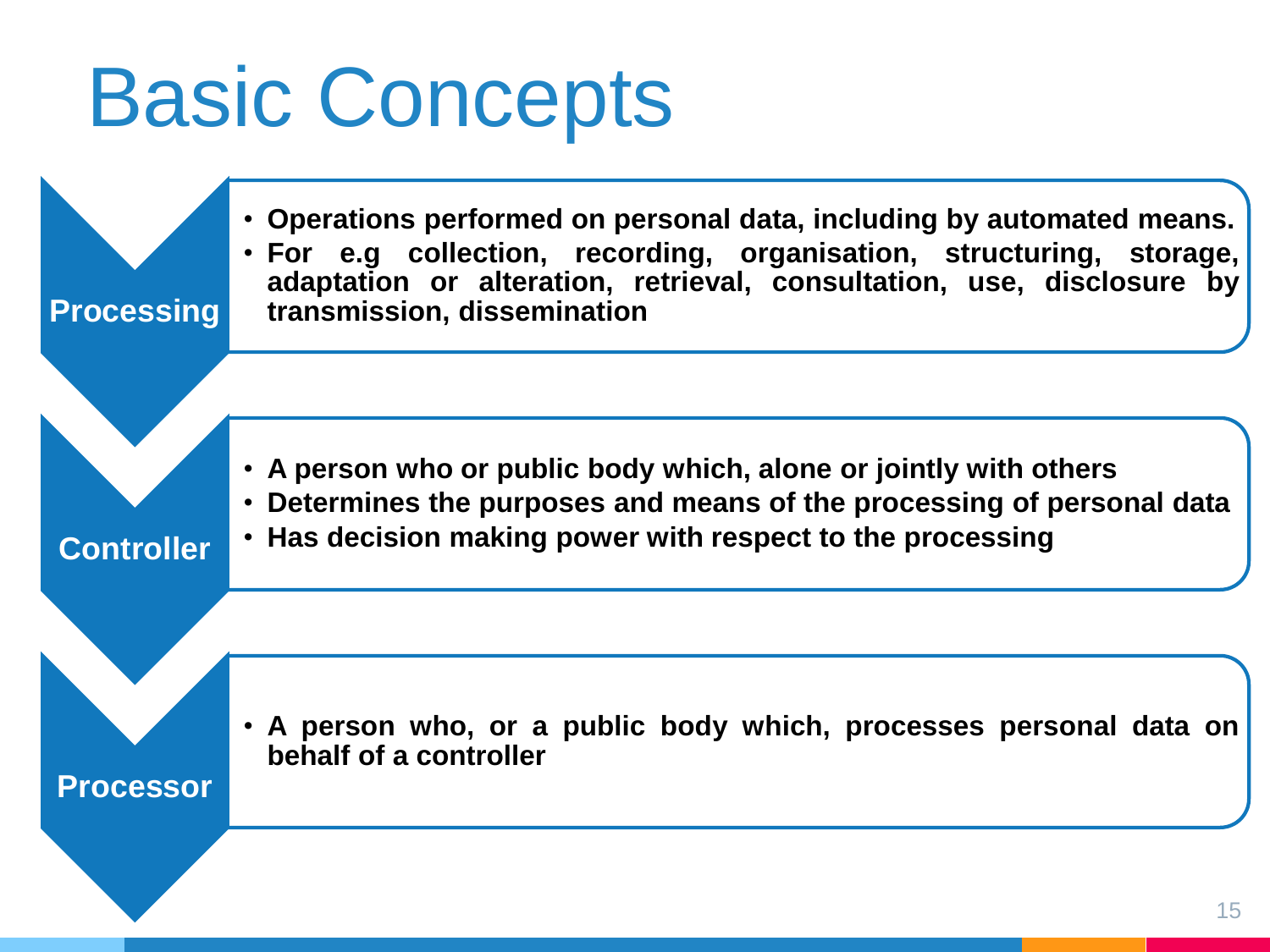# Registration of Controllers and Processors

**Sections 14 to 20**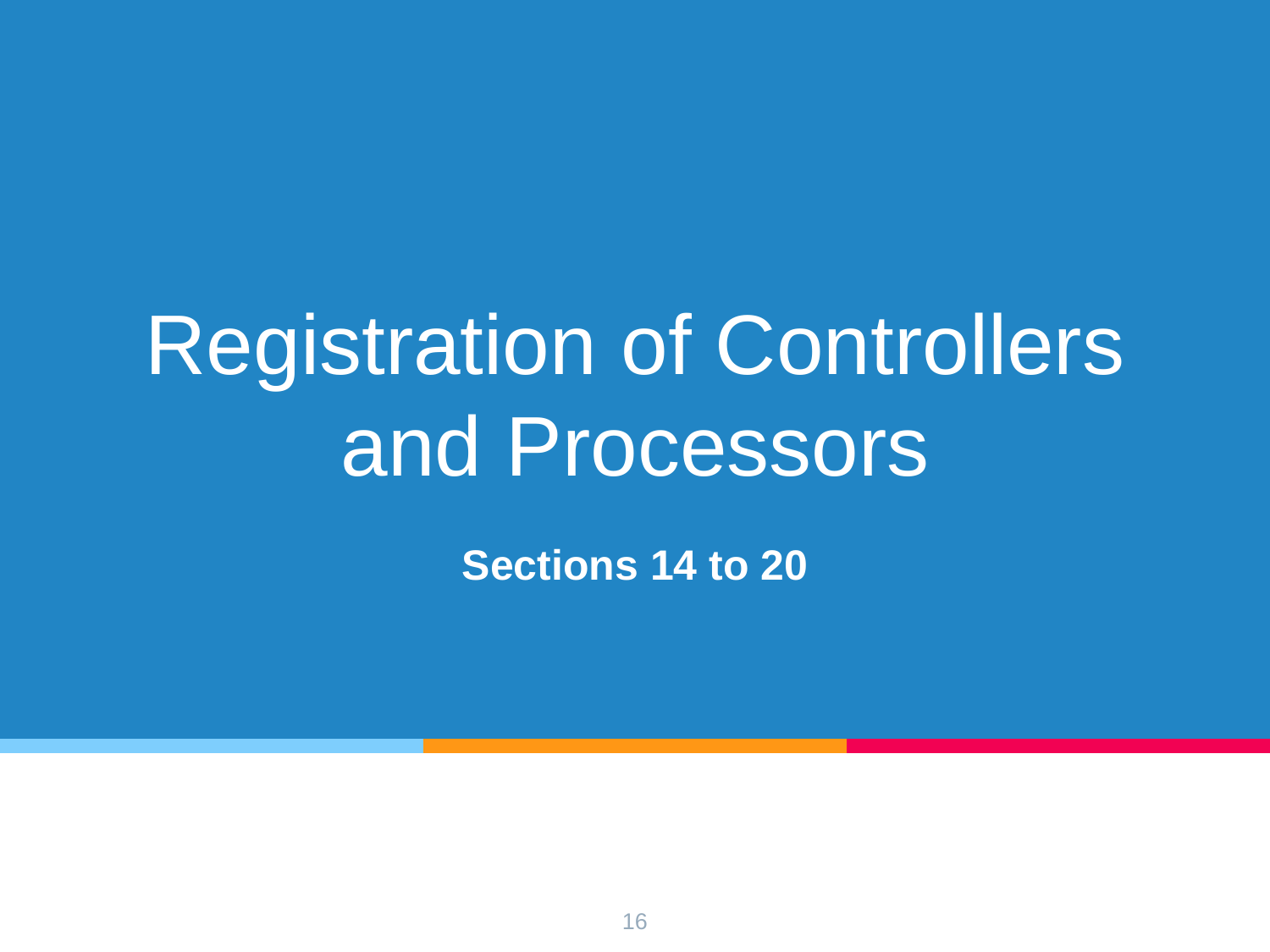# Registration

#### **Should controllers and processors register with the Data Protection Office?**

- ▷ *''... no person shall act as controller or processor unless he or it is registered with the Commissioner...'', Part III, Section 14*
- ▷ *Validity of Registration Certificate: <sup>3</sup> years*
- ▷ *Renewal: <sup>3</sup> months prior to expiry*
- ▷ *Notification of change in particulars within <sup>14</sup> days*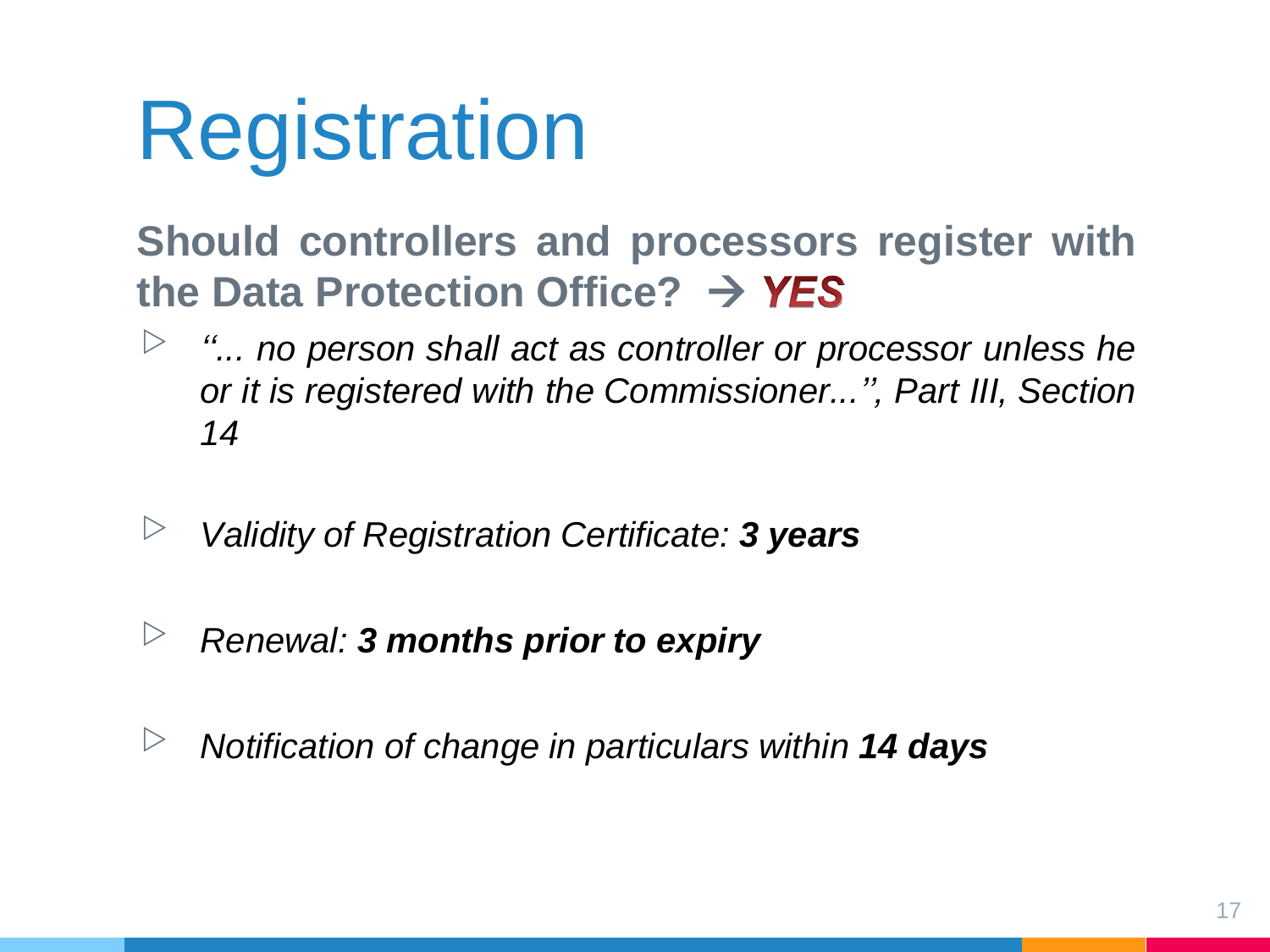

# Obligations on controllers and processors

Sections 21 to 33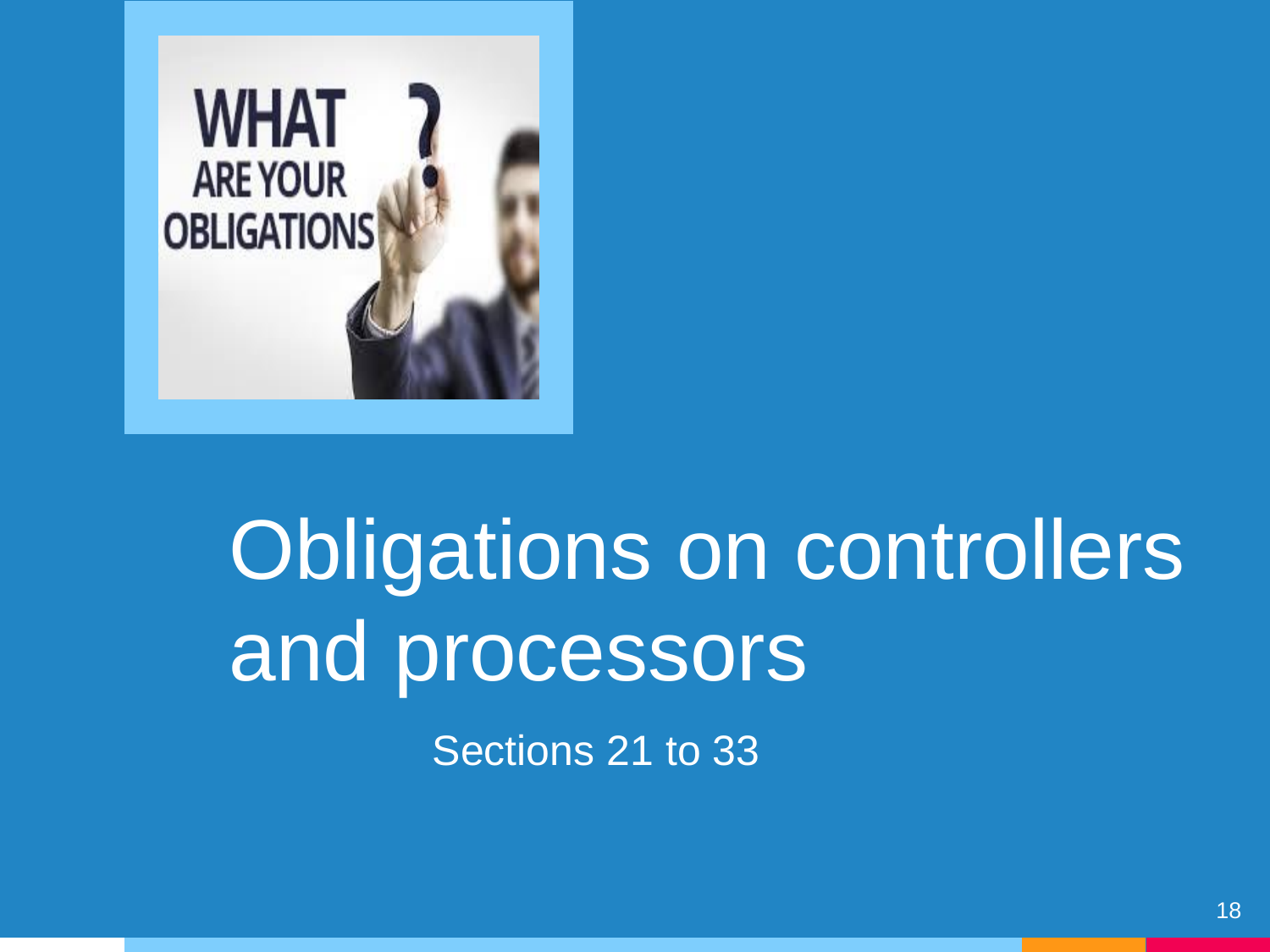#### Obligations on controllers and processors

| <b>Principles relating to</b><br>processing of personal<br>data | Designate a data<br>protection officer                                       | <b>Collection of personal</b><br>data                                          |
|-----------------------------------------------------------------|------------------------------------------------------------------------------|--------------------------------------------------------------------------------|
| <b>Conditions for consent</b>                                   | <b>Notify personal data</b><br>breach to this office                         | <b>Communicate personal</b><br>data breach to data<br>subject                  |
| Duty to destroy<br>personal data                                | <b>Ensure lawfulness of</b><br>processing of personal<br>data                | <b>Comply with</b><br>requirements to<br>process special<br>categories of data |
| <b>Consent for processing</b><br>personal data for<br>children  | <b>Ensure appropriate data</b><br>security and<br>organizational<br>measures | Keep record of all<br>processing operations                                    |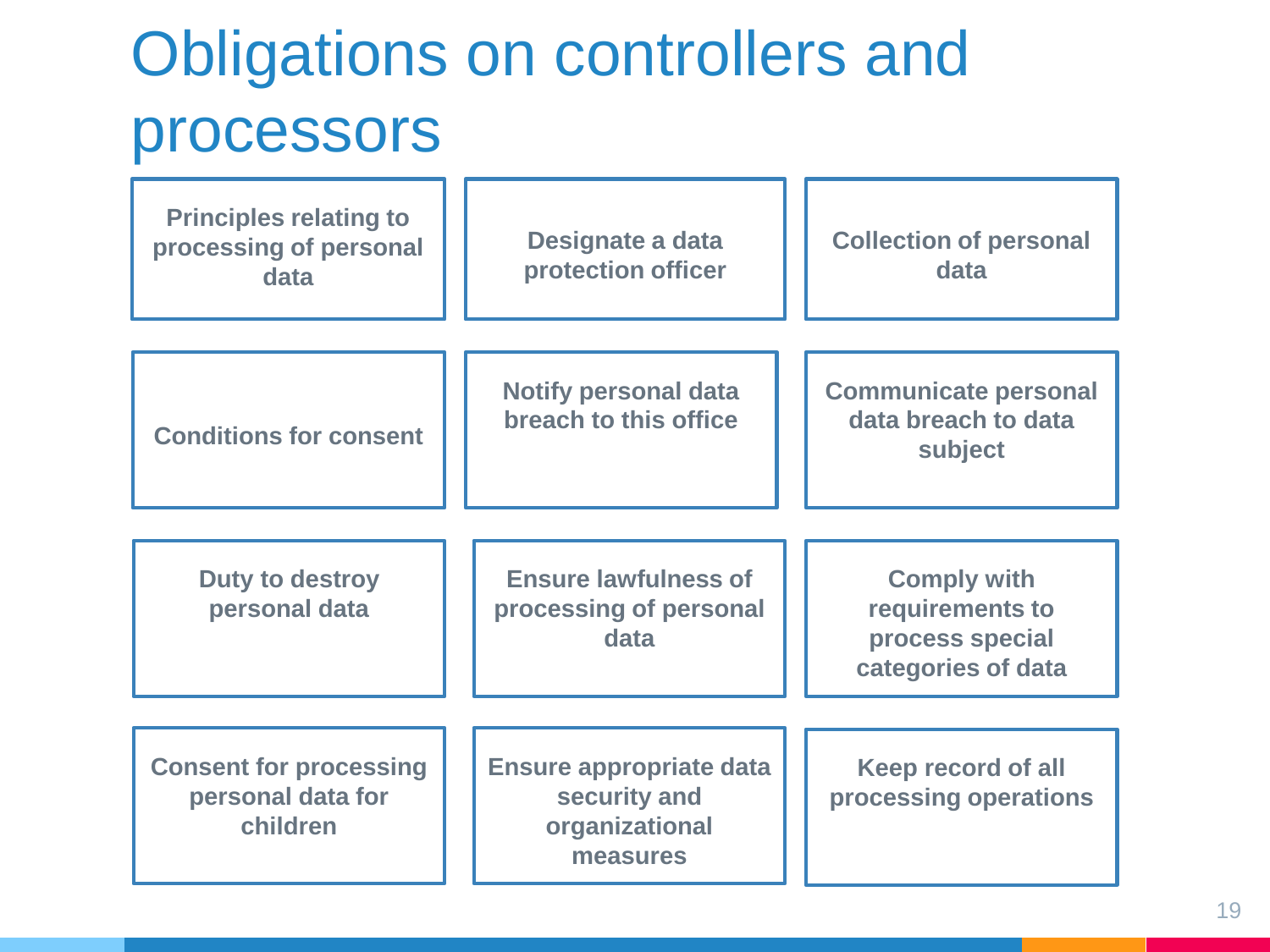### Principles relating to processing of personal data – Section 21



#### **Lawfulness, Fairness and Transparency**

Personal data shall be processed lawfully, fairly and in a transparent manner in relation to any data subject.



#### **Data Minimisation**

Personal data shall be adequate, relevant and not excessive in relation to the purpose.

| $\mathcal{L}(\mathcal{L})$ and $\mathcal{L}(\mathcal{L})$ and $\mathcal{L}(\mathcal{L})$ and $\mathcal{L}(\mathcal{L})$ and $\mathcal{L}(\mathcal{L})$ |
|--------------------------------------------------------------------------------------------------------------------------------------------------------|
|                                                                                                                                                        |
|                                                                                                                                                        |

#### **Purpose Limitation**

Personal data shall be collected for specified, explicit and legitimate purposes and not further processed in a manner that is incompatible with those purposes.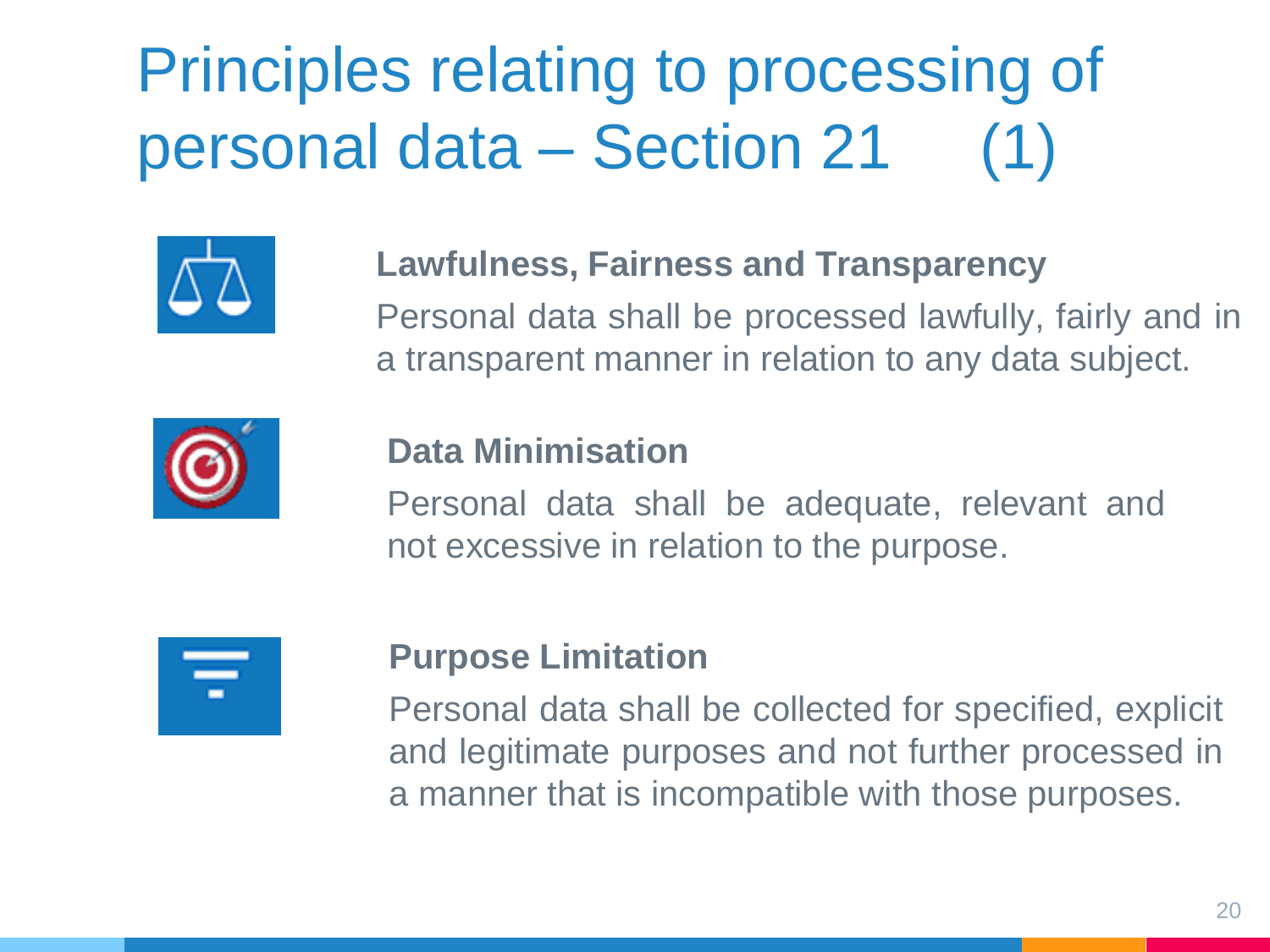### Principles relating to processing of personal data – Section 21 (2)



#### **Accuracy**

Personal data shall be accurate and where necessary kept up to date.



#### **Storage Limitation**

Personal data shall be kept in a form which permits identification of data subjects for no longer than is necessary for the purposes for which the personal data are processed.



#### **Rights of data subject**

Personal data shall be processed in accordance with the rights of data subjects.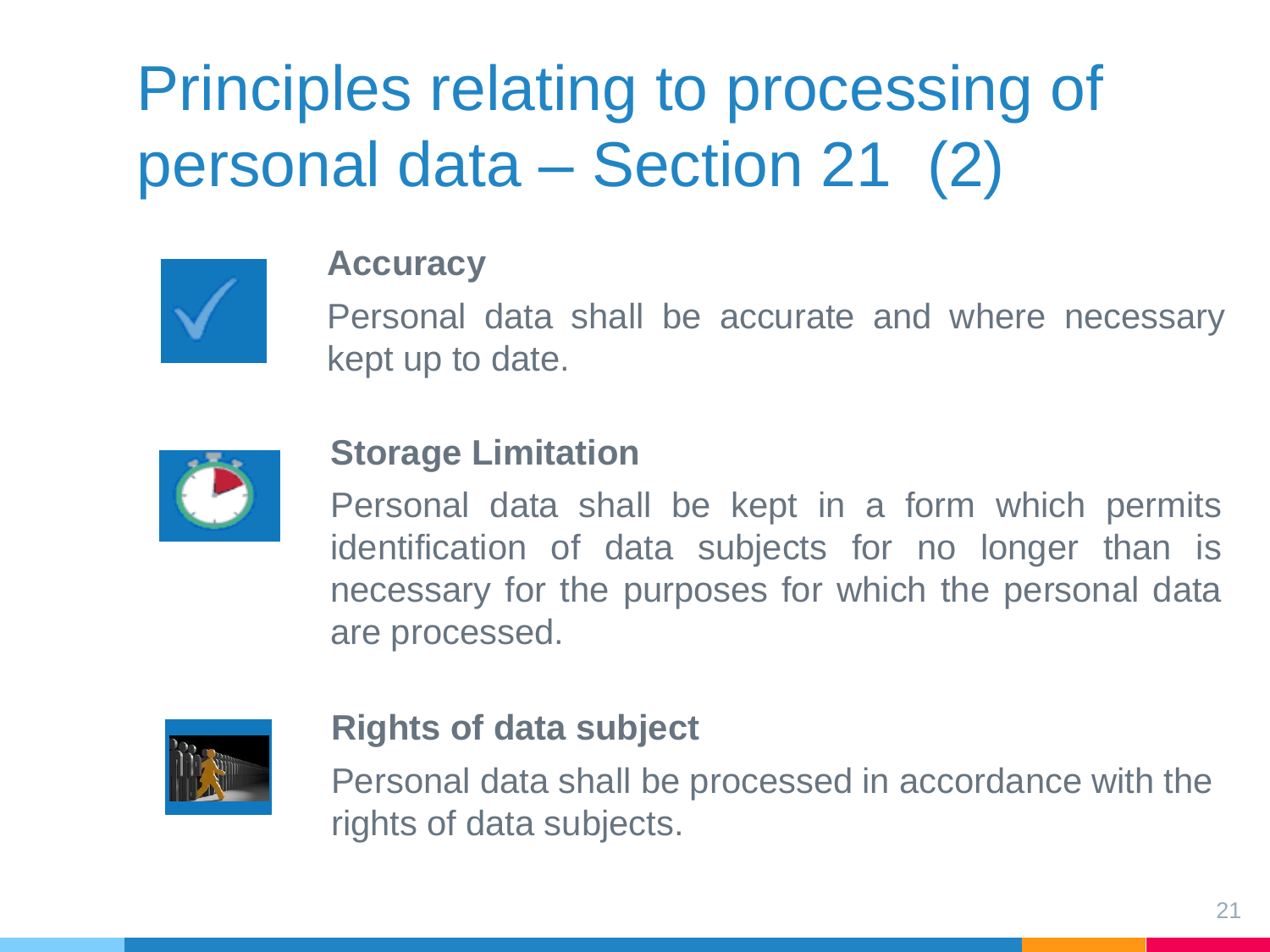### Duties of Controller – Section 22

• Must adopt policies and implement appropriate technical and organisational measures ensure and to demonstrate compliance.

Such measures includes:

- o implementing appropriate data security and organisational measures;
- o keeping of documentation as per section 33;
- o Performing data protection impact assessment as per section 34;
- Comply with requirements of prior authorization and consultation as per section 35;
- Designate an officer responsible for data protection.

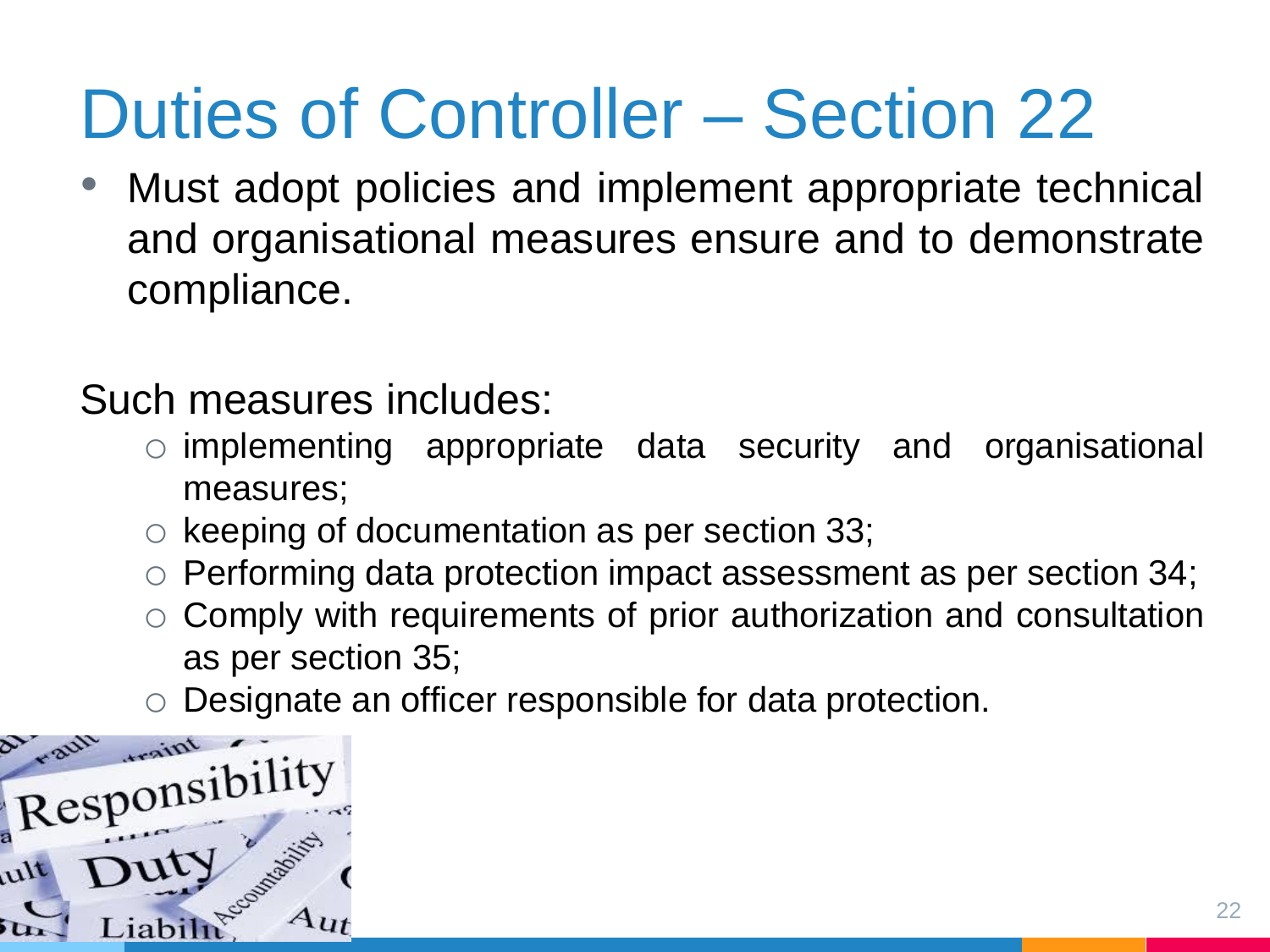### Duties of Controller – Section 22

#### **Should a controller appoint a data protection officer?**

**YES** according to section 22  $2(e)$ .

- $\triangleright$  Data protection officer is responsible for assisting the controller or processor in monitoring the internal compliance.
- $\triangleright$  Data protection officer is not personally responsible for any noncompliance with the Act by the controller or processor.
- $\triangleright$  Responsibility of controller or processor to demonstrate compliance, regardless of how much autonomy the data protection officer is granted.
- $\triangleright$  Responsibility of the controller or processor to determine whether to have a single or different data protection officer(s) for their subsidiaries.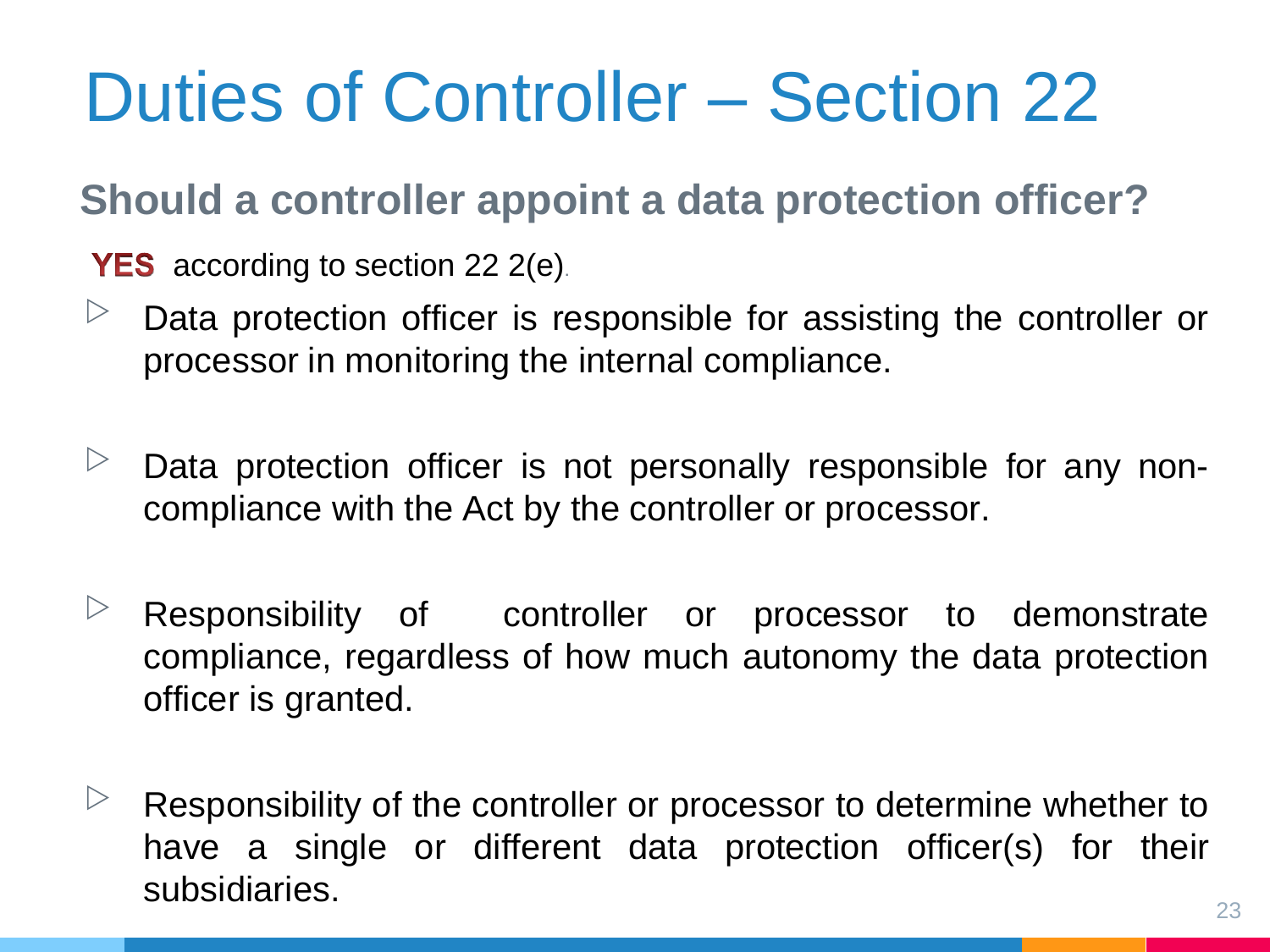### Collection of personal data – Section

- $23$   $\triangleright$  Collect personal data for a lawful purpose.
	- Details to be provided to the data subjects
		- The organisation's contact details and where applicable its representative and any data protection officer;
		- $\circ$  Purpose(s) for which you are collecting the data;
		- $\circ$  To whom you intend to disclose the data;
		- Whether the collection is voluntary or mandatory;
		- Right to withdraw consent at any time;
		- Rights of data subjects: Access, Rectification, Erasure, Object to Processing;
		- Automated decision making, and the consequences of such processing;
		- Period for storing the data;
		- Right to lodge a complaint with the Commissioner;
		- $\circ$  To which countries they intend to transfer the data.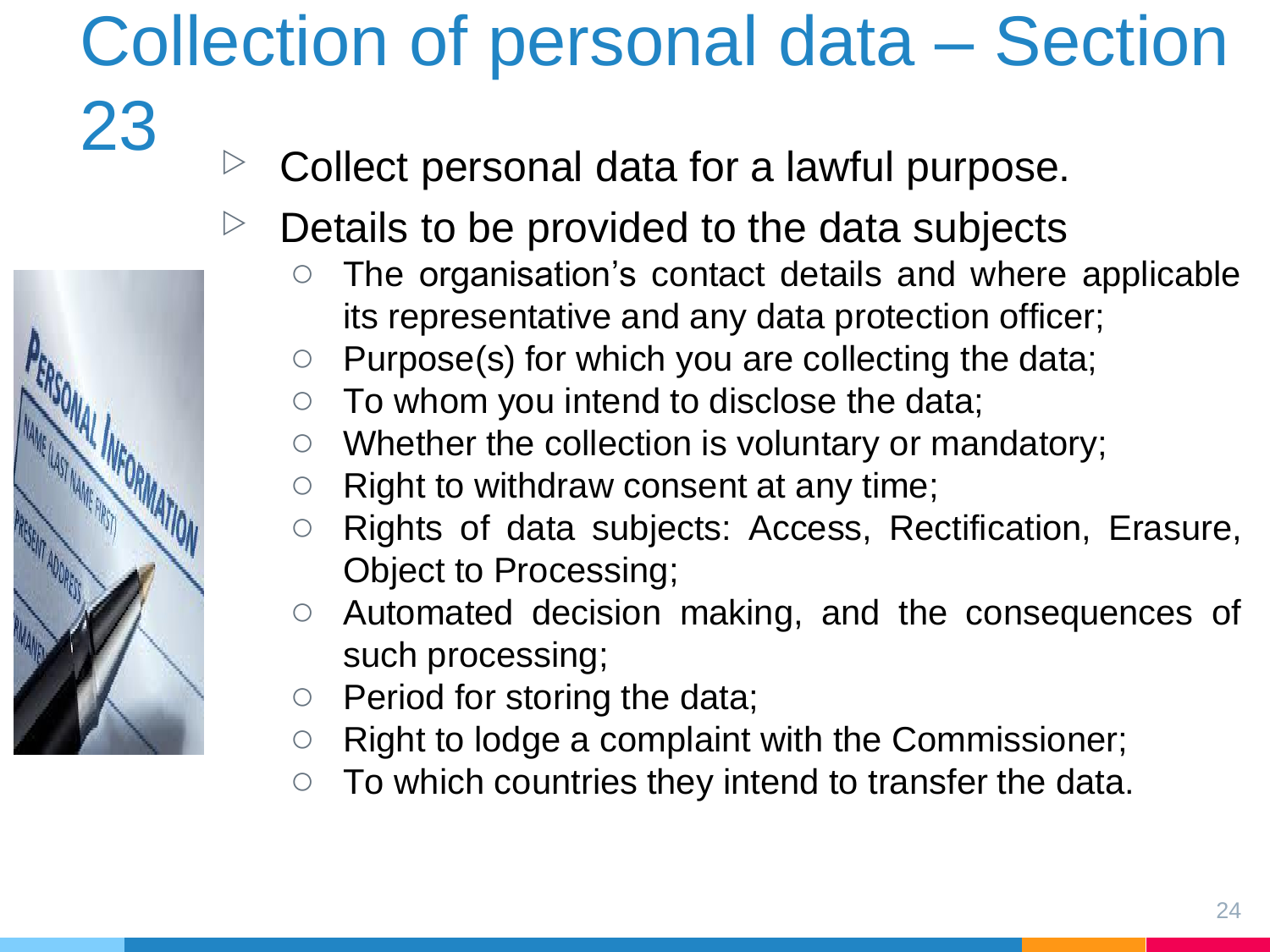### Example of Data Protection Policy

1. About Us

- 2. Collection of Personal Information
- 3. Purpose/s of processing
- 4. Where do we collect personal information from?
- 5. Who we share your personal information with?
- 6. How long do we keep your personal information?
- 7. What are the implication if you choose not to give your personal information?
- 8. What automated decisions take place?
- 9. Use of Cookies
- 10. How to make a complaint?
- 11. How to withdraw your consent?
- 12. Your responsibility to let us know if your personal information is incorrect
- 13. What are your rights?
- 14. How to get a copy of your personal information?

15. What if you want us to stop using your personal information?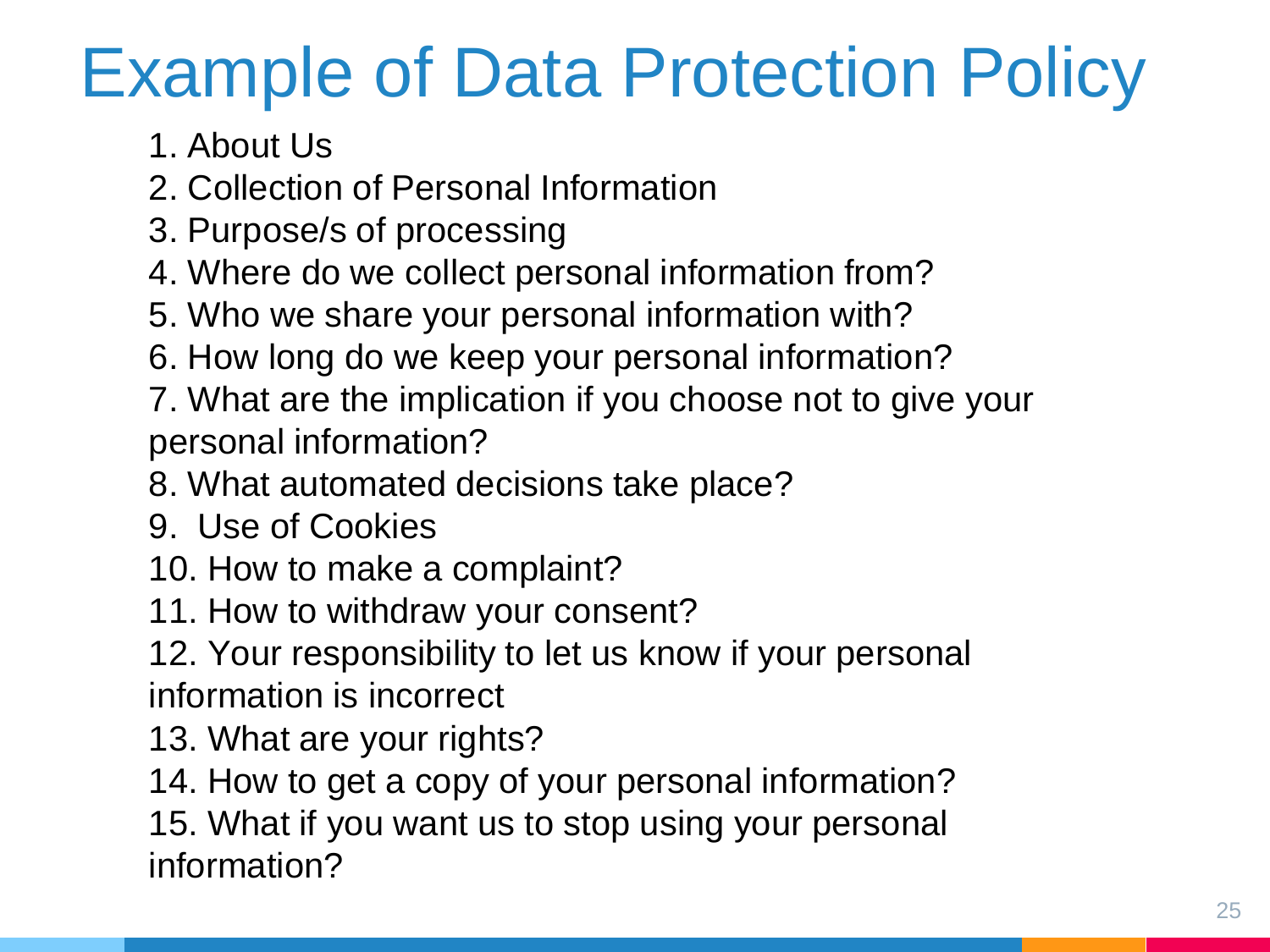### Conditions for Consent - Section 24

- ▷ **Consent must be freely given, specific, informed and unambiguous.**
	- *either by a statement or a clear affirmative action to signify agreement to personal data being processed*
- ▷ **Consent must be able verifiable.**
- ▷ **Consent can be withdrawn at any time.** Consent can be withdrawn at any time.



When consent is not necessary for a provision of a service, it is the responsibility of controllers to determine the exceptions that apply under Section 28(1)(b).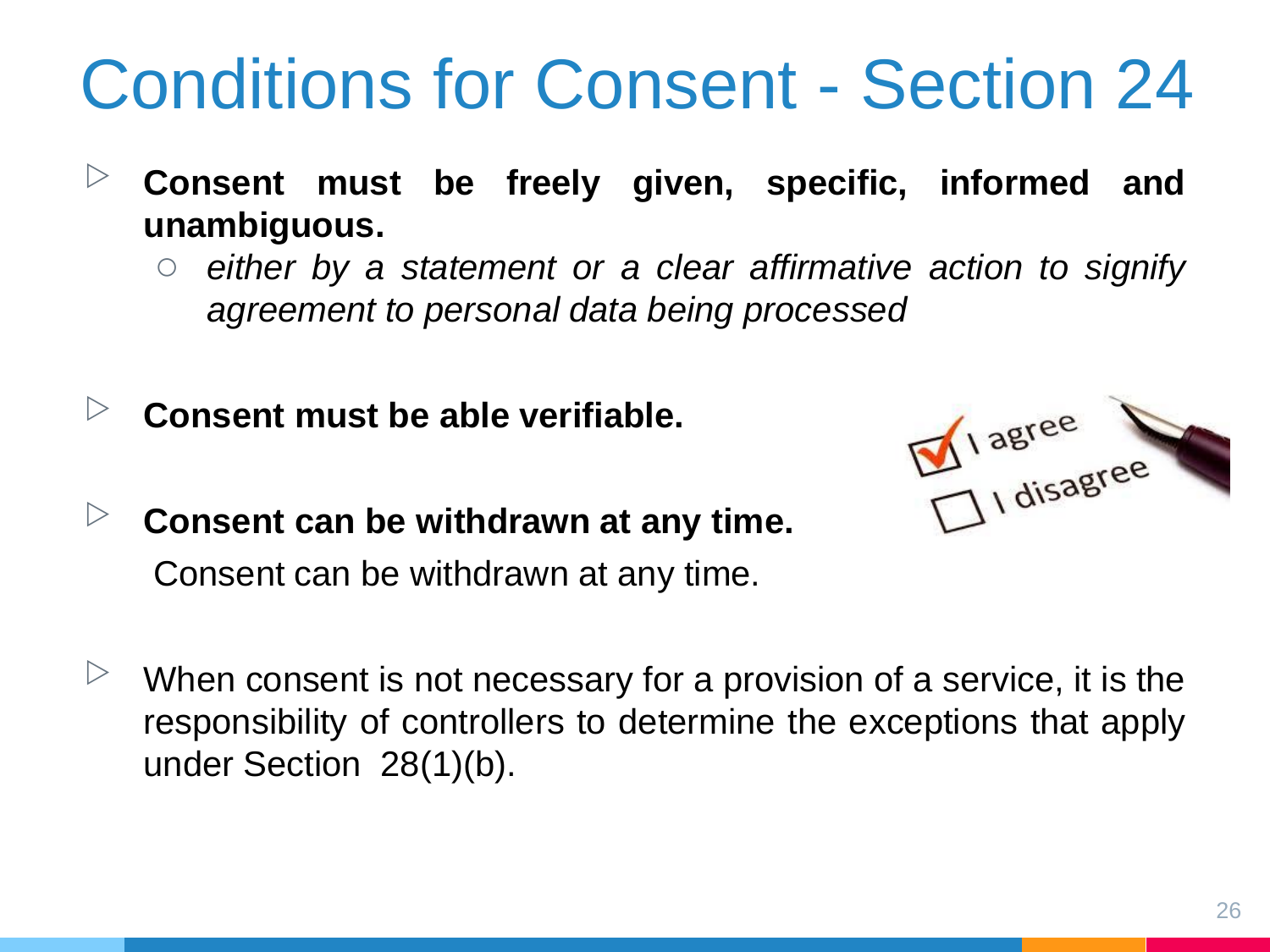### Lawful processing – Section 28

 $\triangleright$  No person shall process personal data unless the data subject **consents to the processing** for one or more specified purposes.

Or

example)

**Exceptions** apply (for For the performance of a contract to which the data subject is a party

> For compliance with any legal obligation to which the controller is subject to

To protect vital interests of data subject

for the purpose of historical, statistical or scientific research amongst others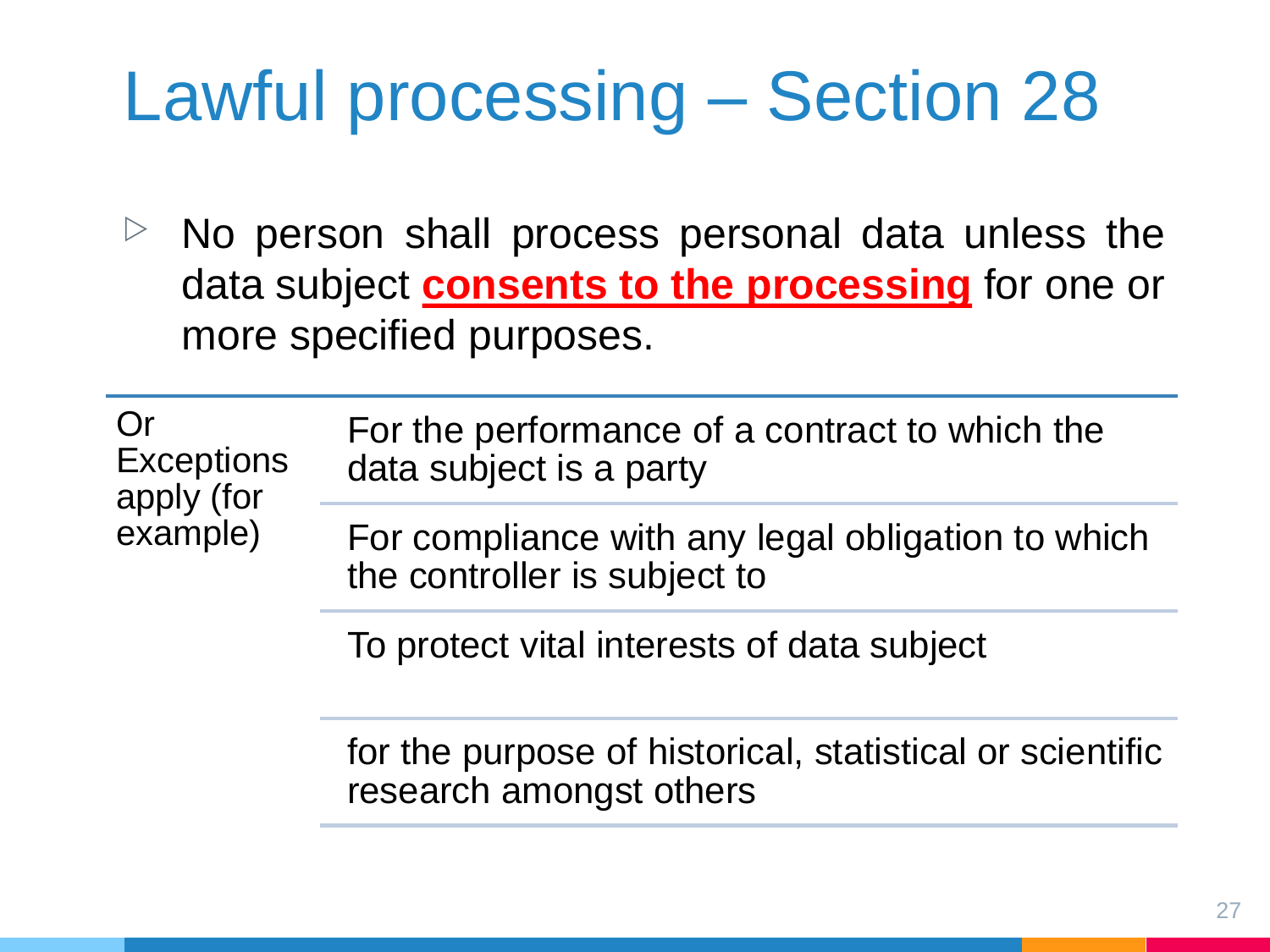#### Notification & Communication of personal data breach- Sections 25 & 26

- $\triangleright$  Notify the personal data breach to the Commissioner without undue delay.
- $\triangleright$  Where feasible, not later than 72 hours of becoming aware of the breach
- The controller must communicate that breach to the data subject where a personal data breach is likely to result in a high risk to the rights and freedoms of the individual,
- For e.g An officer has disclosed personal details of patients to a marketing company.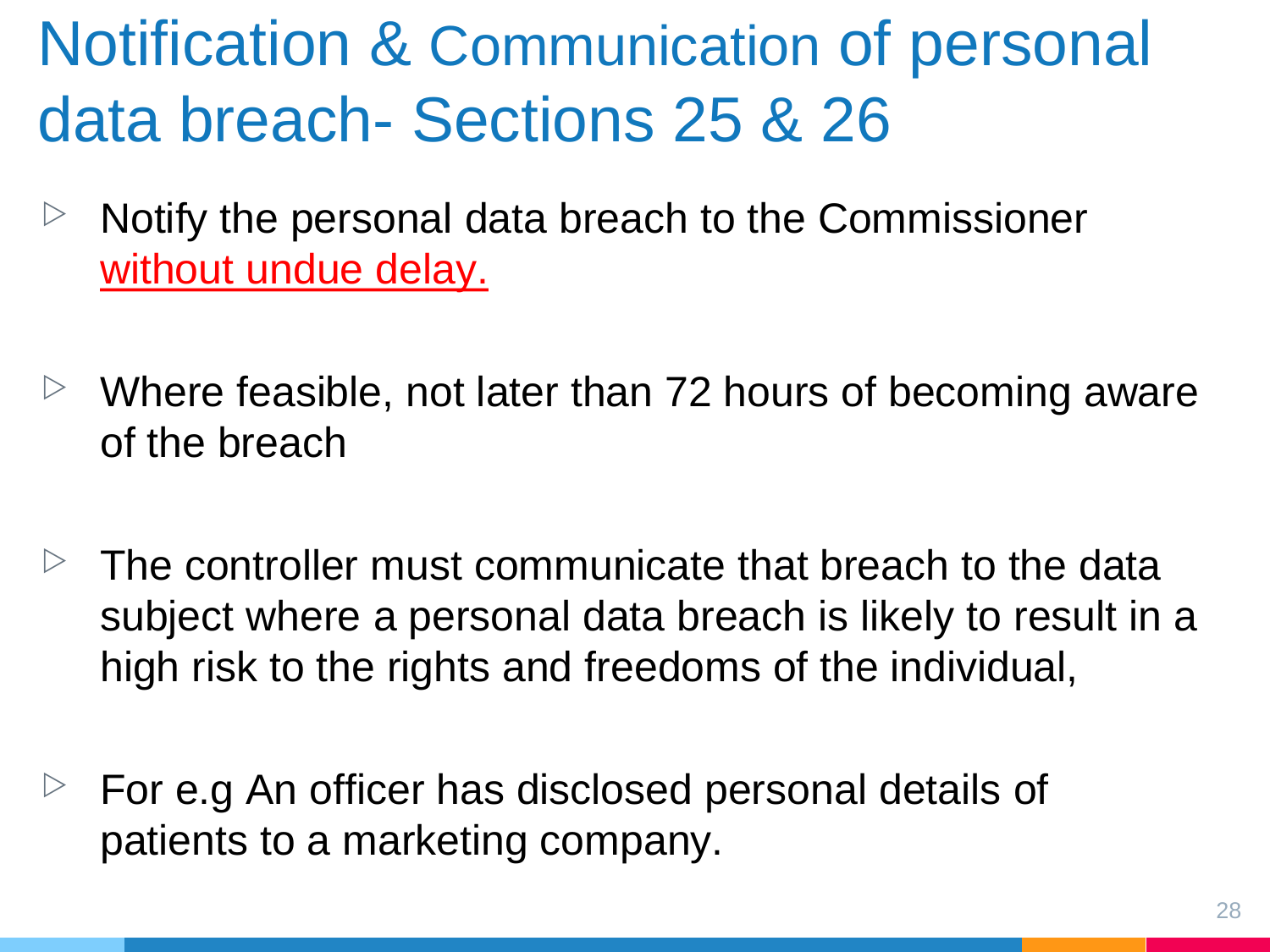### Duty to destroy personal data Section 27

- $\triangleright$  Where the purpose for keeping personal data has lapsed, every controller shall destroy the data as soon as is reasonably practicable; and notify any processor holding the data.
- $\triangleright$  Retention period has to be defined by the controllers/processors by taking into account other laws.
- $\triangleright$  Example: Personal data may be removed from marketing list/database if data subject withdraws consent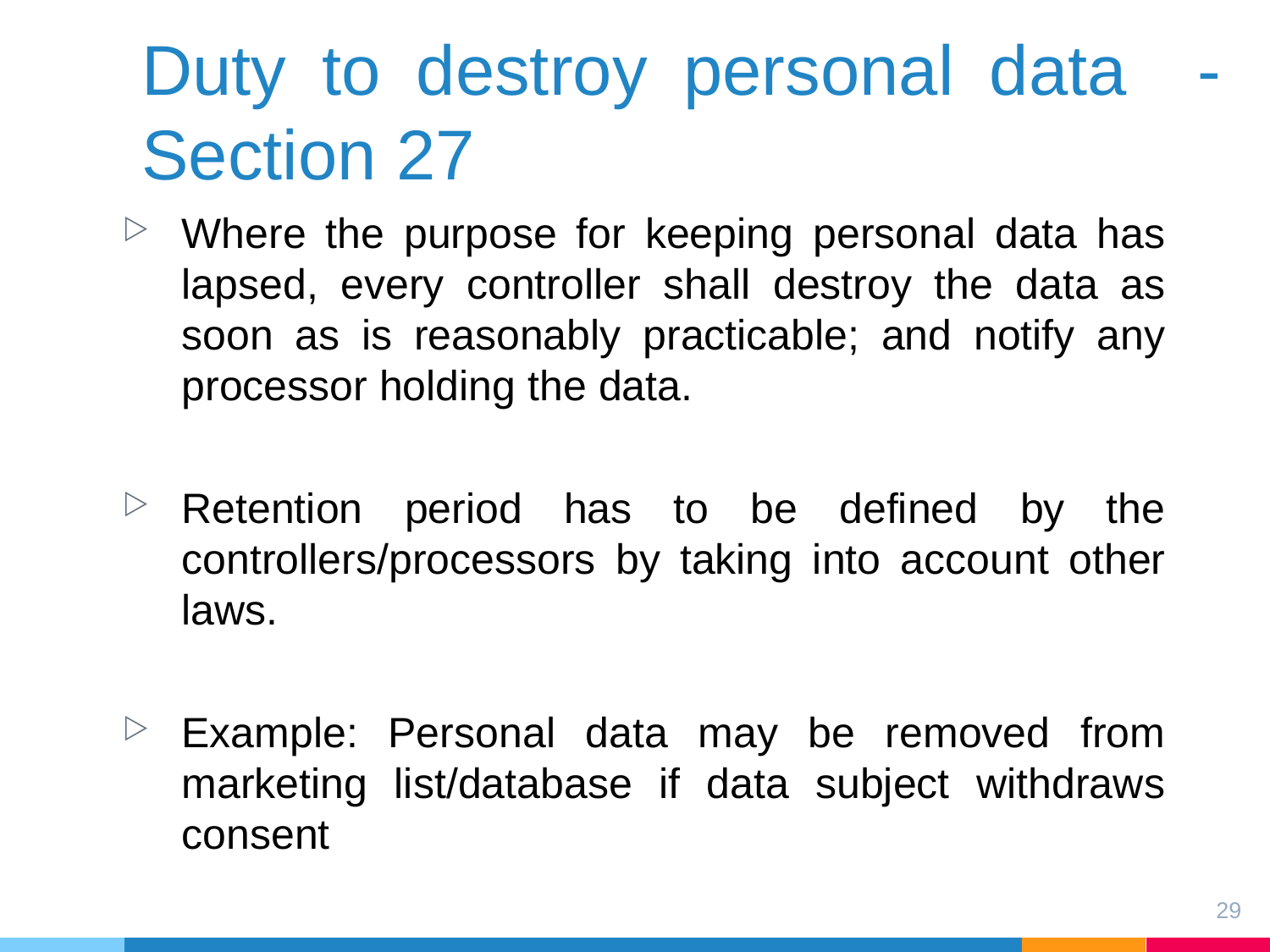### Special categories of personal data – Section 29

- $\triangleright$  Previously known as sensitive personal data under the DPA. It now includes "genetic data" and "biometric data" where processed "to uniquely identify a person".
- $\triangleright$  Personal data which are, by their nature, particularly sensitive in relation to fundamental rights and freedoms merit specific protection as the context of their processing could create significant risks to the fundamental rights and freedoms.

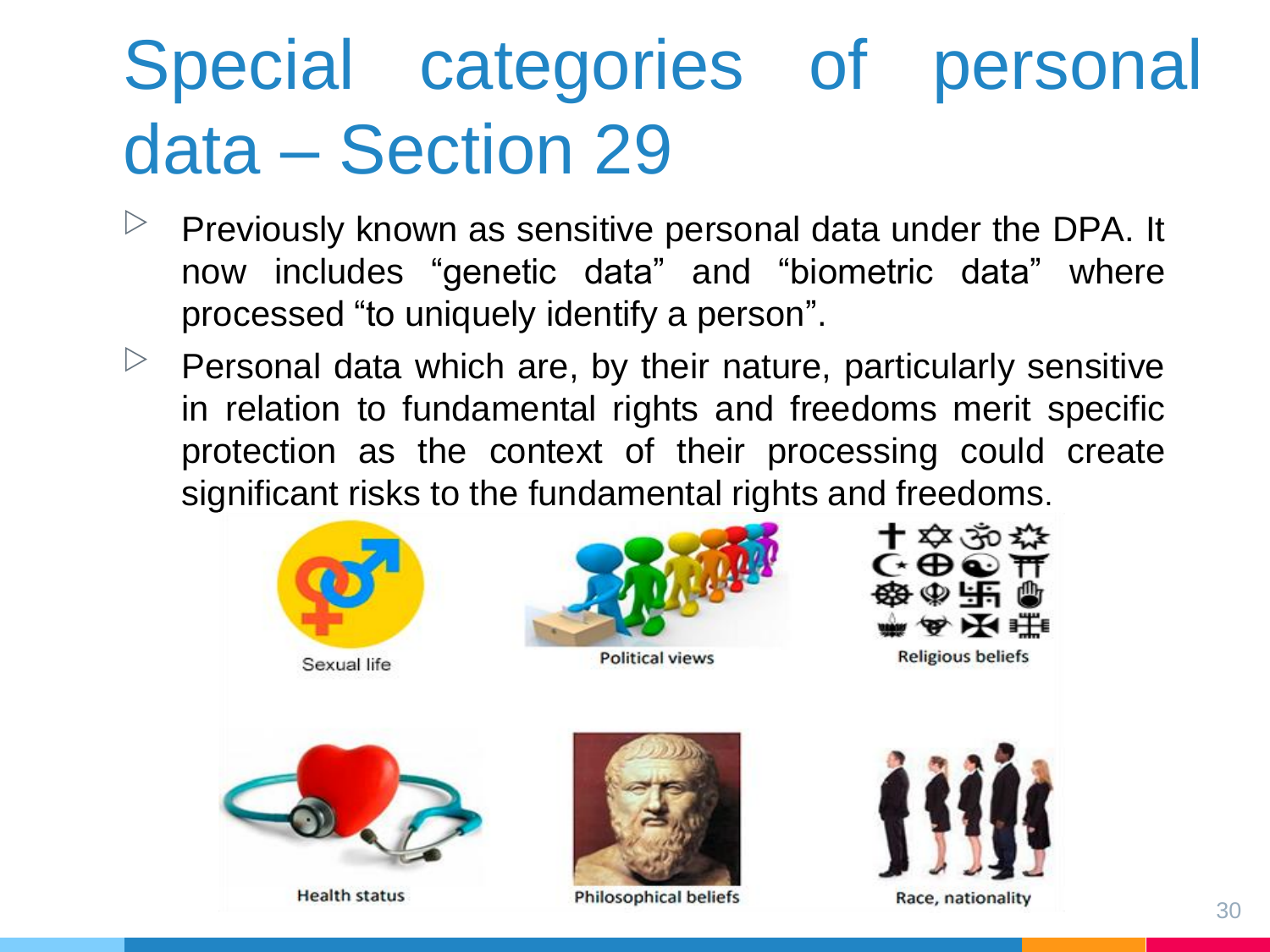### Personal Data of child– Section 30

- $\triangleright$  Children have the same rights as adults over their personal data.
- $\triangleright$  Children merit specific protection with regard to their personal data.
- $\triangleright$  Children are less aware of the risks, consequences and safeguards and their rights in relation to the processing of personal data.
- $\triangleright$  Parental consent for children under the age of 16.
- $\triangleright$  "Reasonable efforts" by the controller to verify consent.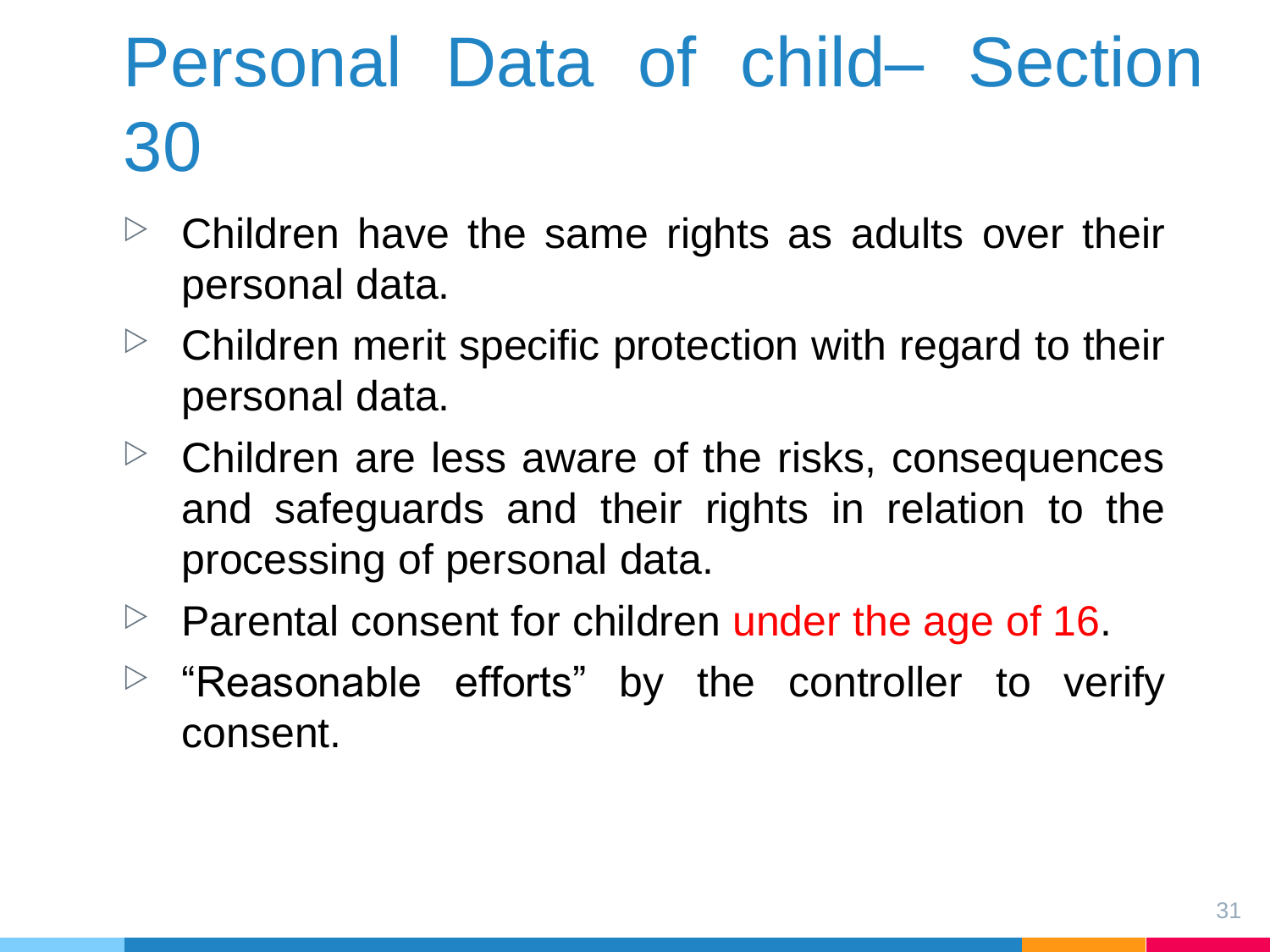### Security of processing – Section 31

- $\triangleright$  Appropriate technical and organisational measures must be implemented to prevent unauthorised access to, alteration, disclosure, accidental loss and destruction of personal data.
- $\triangleright$  Such measures include:

**Pseudonymisation and encryption of personal data**

**Ensure ongoing confidentiality, integrity, availability, and resilience of processing systems**

**Ability to restore availability and access to personal data in a timely manner in the event of a physical or technical incident**

**Process for regularly testing, assessing, and evaluating the effectiveness of TOMs**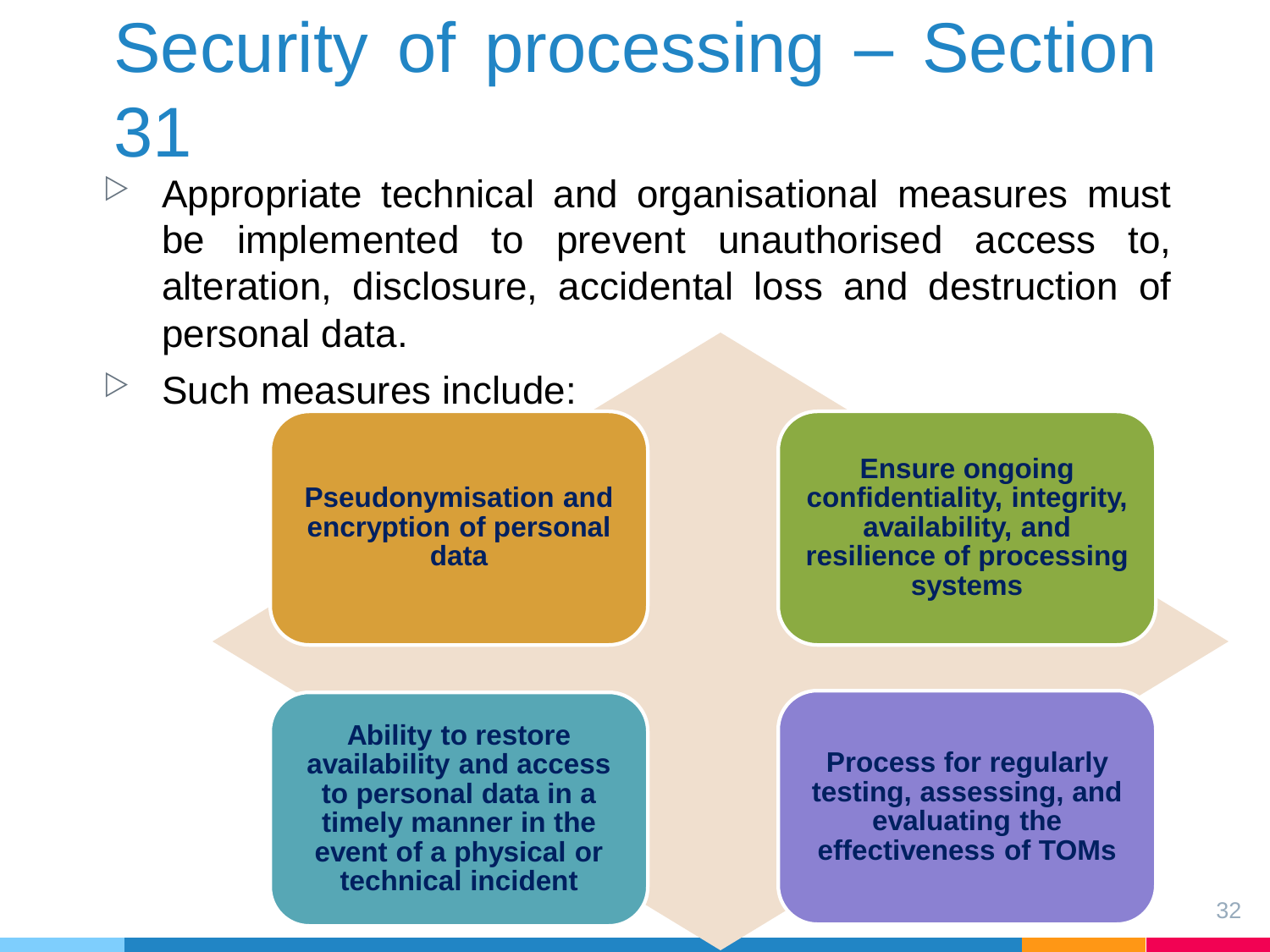### Security of processing **Examples**

- An employee of an insurance company receives a telephone call at her workplace from someone who says he is a client, requiring information concerning his insurance contract.
- $\triangleright$  The duty to keep clients' data confidential requires that the employee apply at least minimum security measures before disclosing personal data. This could be done, for example, by offering to return the call to a telephone number documented in the client's file.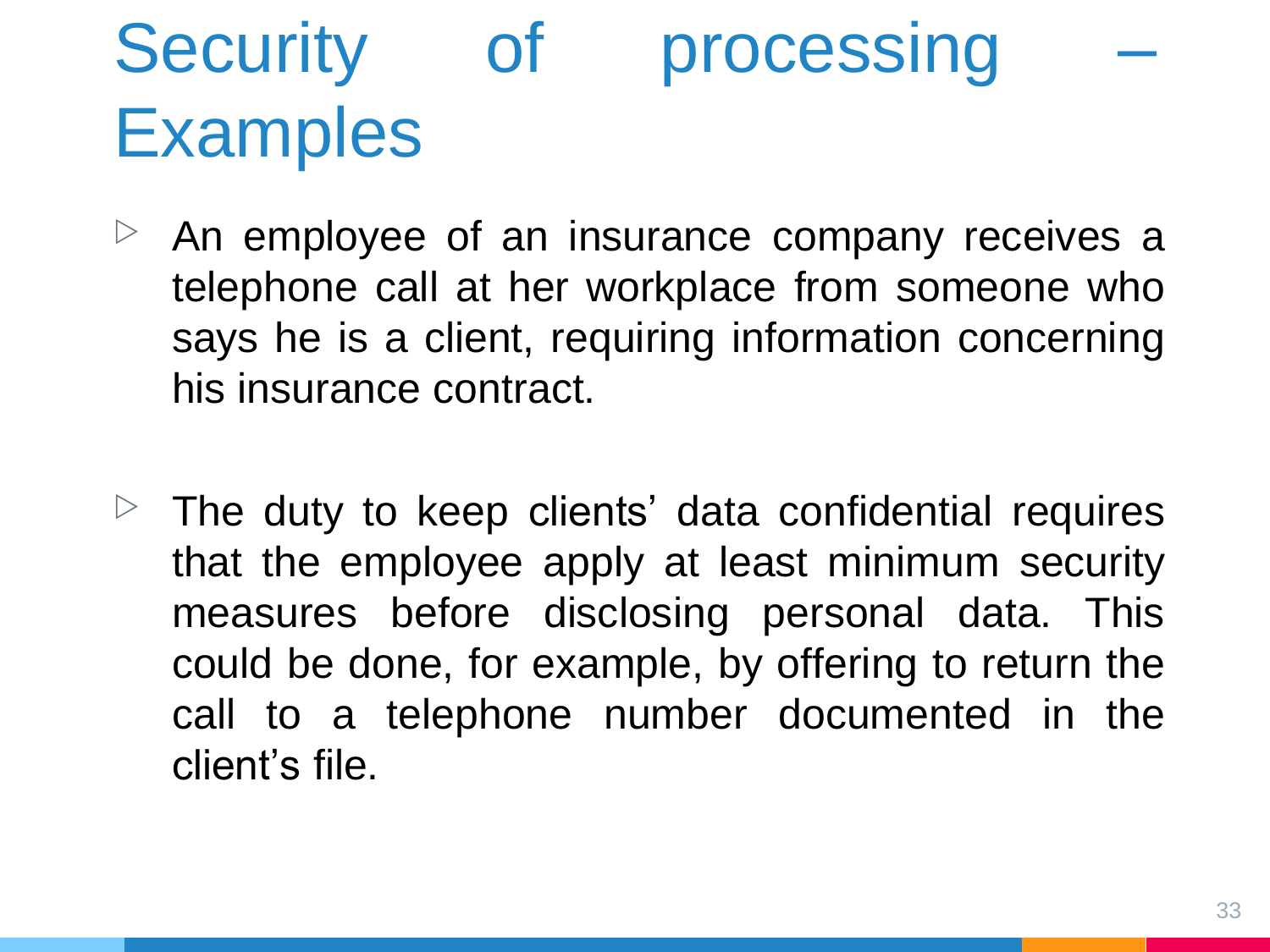### Security of processing – Section 31(Cntd)

If the controller is using the services of a processor, the controller is still responsible under the DPA for data protection and so must ensure through a written contract that the processor

acts only on instructions received from the controller and

implements appropriate security measures for protecting any personal data processed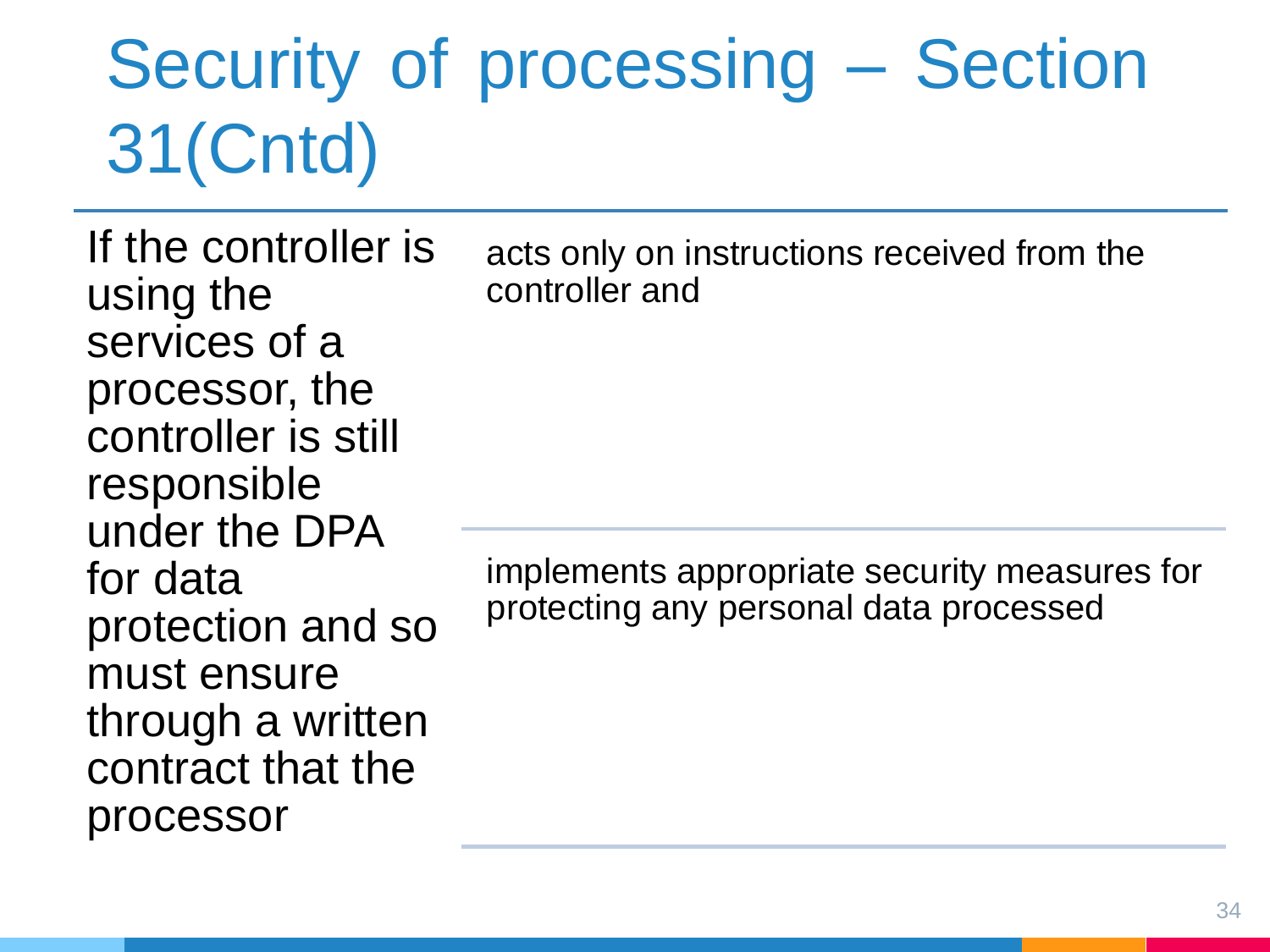#### Prior security check – Section 32

 $\triangleright$  Provides for the power of the Data Protection Commissioner to perform security checks and inspection of the security measures imposed on the controller or processor.

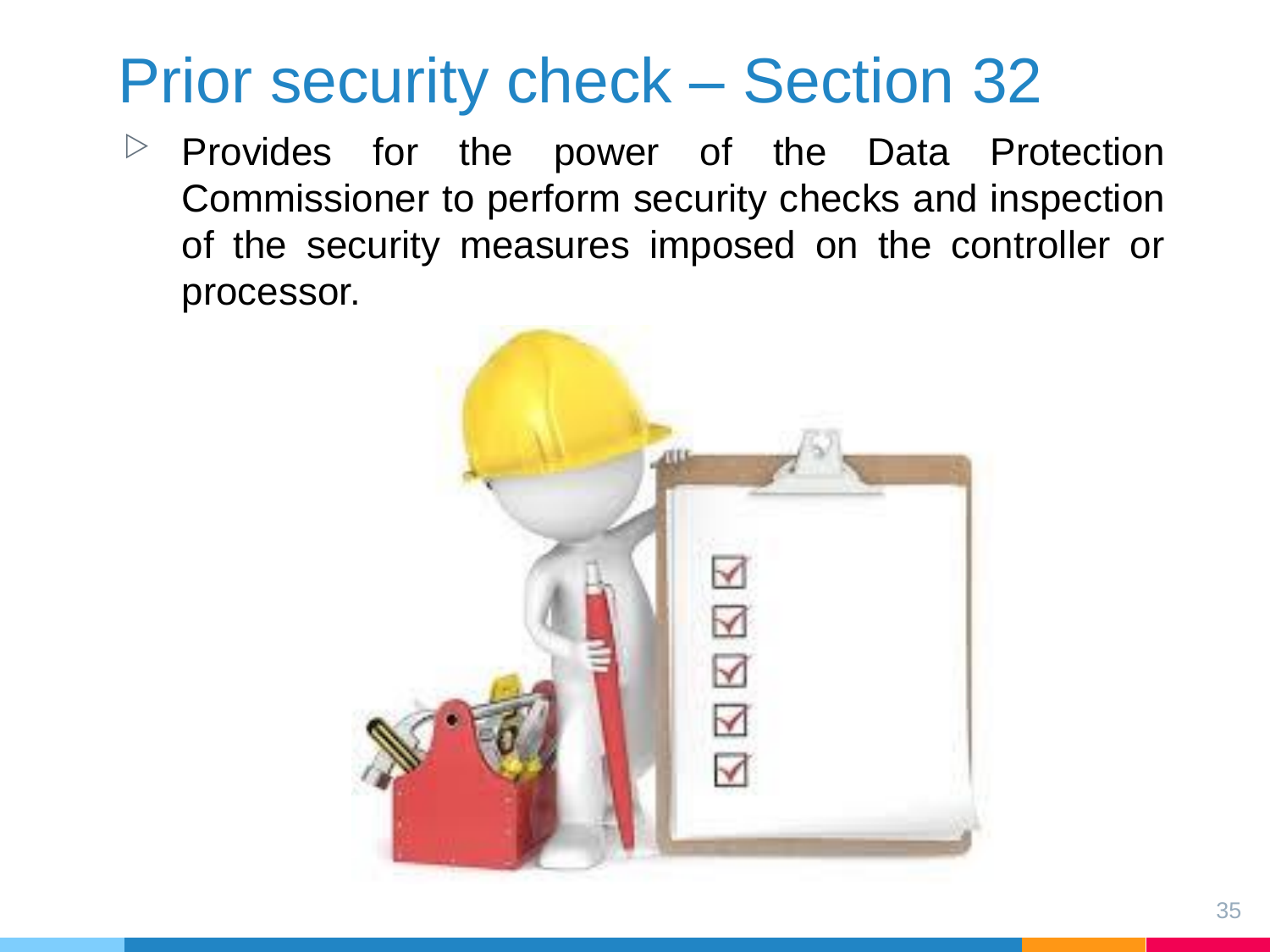#### Record of processing operations – Section 33

The new Act requires the controller and processor to keep records of processing activities under its responsibility.

| Such records<br>must include: | Name and contact details of controller or processor or any representative                                    |
|-------------------------------|--------------------------------------------------------------------------------------------------------------|
|                               | <b>Purpose of processing</b>                                                                                 |
|                               | Description of categories of data subjects and personal data                                                 |
|                               | Description of categories of recipients                                                                      |
|                               | Details of transfers to third countries including documenting the transfer<br>mechanism safeguards in place. |
|                               | <b>Retention schedules</b>                                                                                   |
|                               | Description of technical and organisational security measures.                                               |

**A Template is available on this office website which can be used by controller and processor to comply with this section .**These records must be made available, on request, to the Data Protection Office.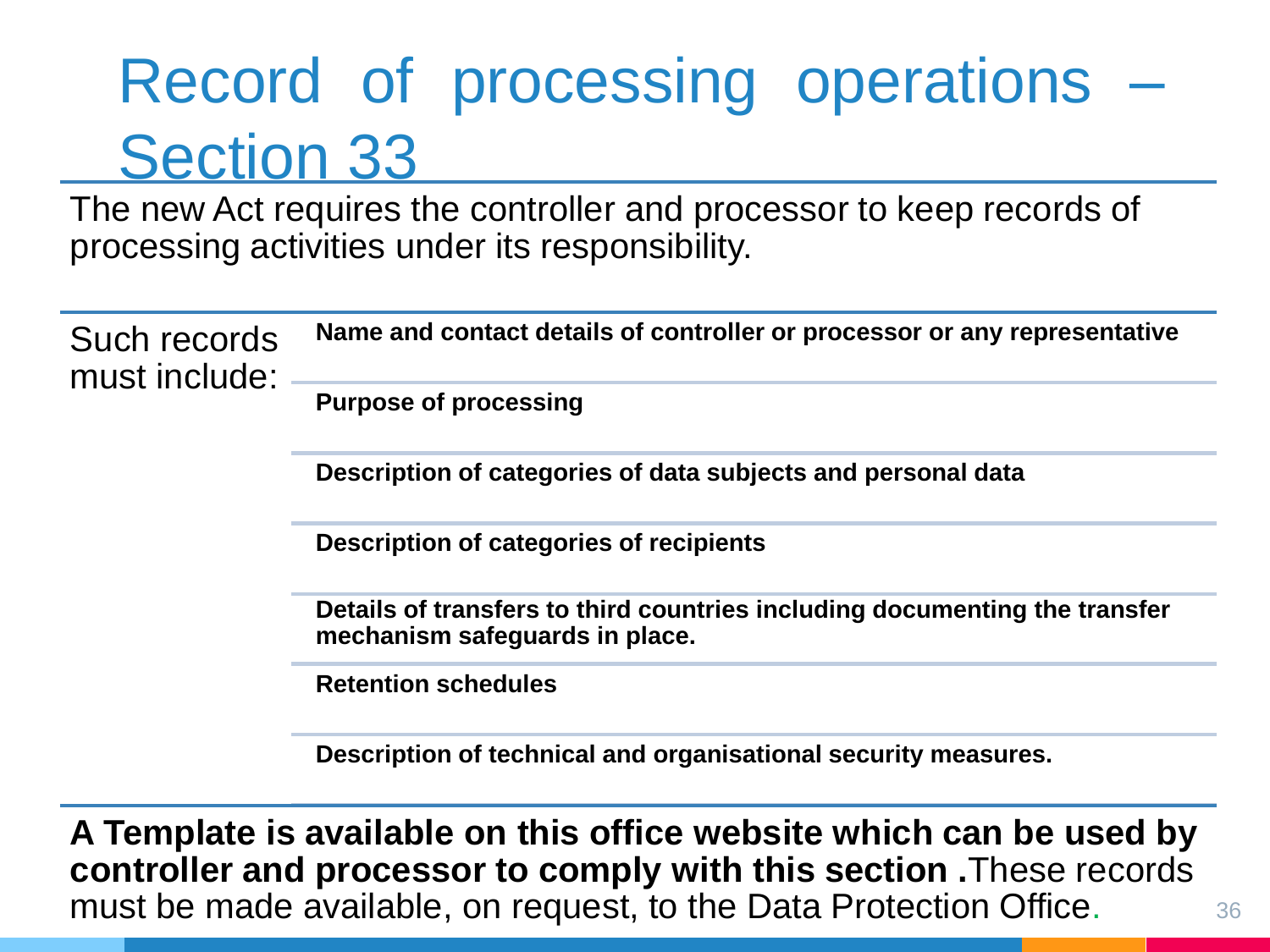#### Data Protection Impact Assessment (DPIA) – Section 34

A DPIA is a process that help you identify and mitigate the data protection risks of a project.

| <b>DPIA</b> is mandatory<br>when the<br>processing is likely<br>to result in a high<br>risk for the rights<br>and freedom of | Use systematic and extensive profiling or automated<br>decision-making to make significant decisions about<br>people |
|------------------------------------------------------------------------------------------------------------------------------|----------------------------------------------------------------------------------------------------------------------|
|                                                                                                                              | Process special category data on a large scale.                                                                      |
| individuals,<br>including some<br>specified types of<br>processing such                                                      | Systematically monitor a publicly accessible place on<br>a large scale.                                              |
| as:                                                                                                                          |                                                                                                                      |

It is also good practice to do a DPIA for any other major project which requires the processing of personal data.

**A form and a list of criteria to evaluate high risk processing are available on this office website <http://dataprotection.govmu.org/English/Pages/default.aspx>**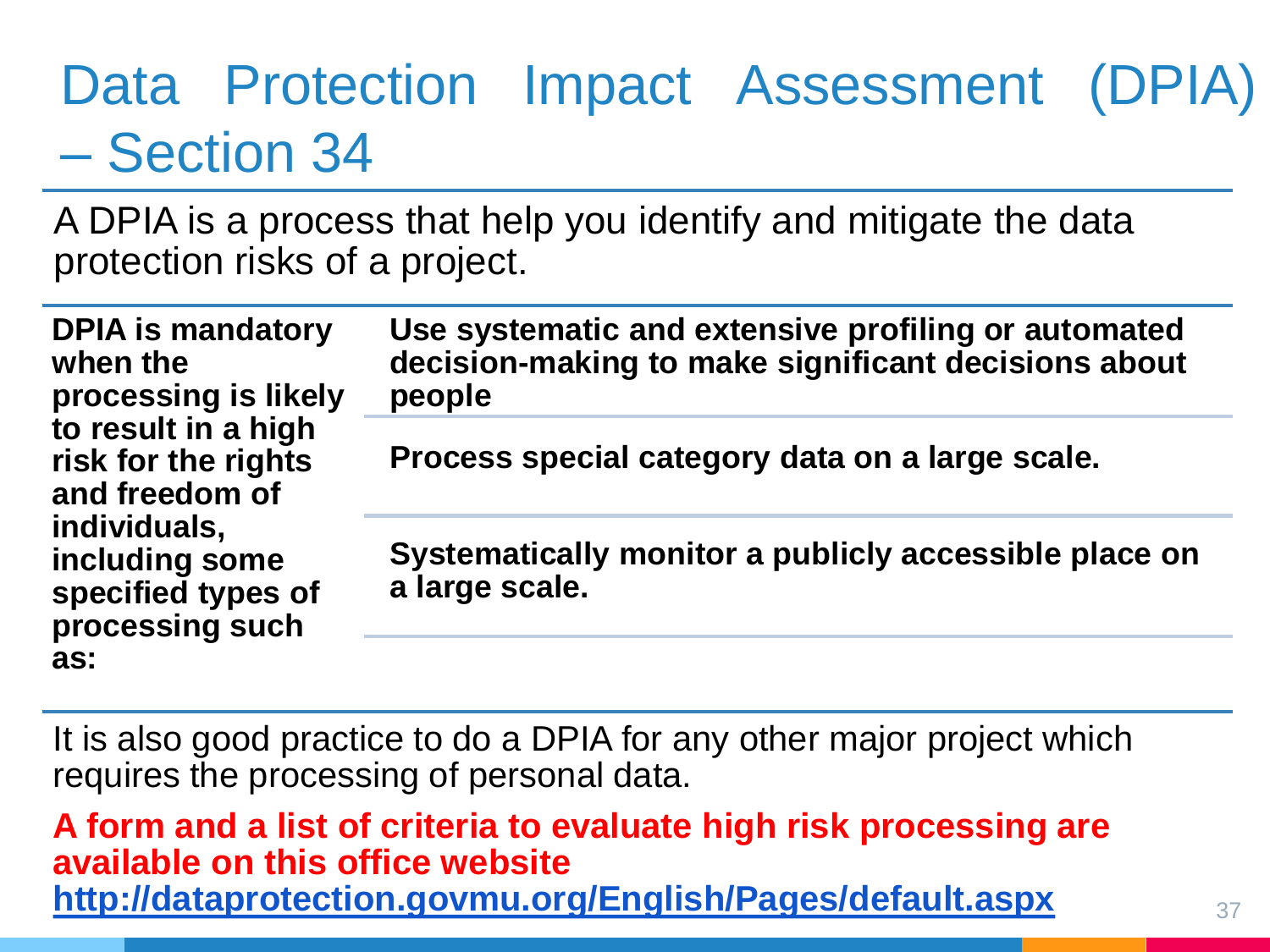#### Data Protection Impact Assessment (DPIA)

This office has developed nine criteria to help controllers and processors determine whether their processing operations are likely to present high risks.

**1) Evaluation or scoring personal aspects/behaviour of people including profiling**

**2) Automated decision-making producing legal or similar significant effects**

**3) Systematic monitoring by observing, monitoring or controlling data subjects** 

**4) Sensitive data (special categories of personal data) or data of a highly personal nature** 

**5) Data processed on a large scale** 

**6) Matching or combining data sets** 

**7) Data on vulnerable persons to whom the data relates (e.g. people with mental illness, asylum seekers or elderly people, patients, children, etc.)** 

**8) Innovative use or application of new technological or organisational solutions** 

**9) When the processing "prevents data subjects from exercising a right or using a service or a contract"**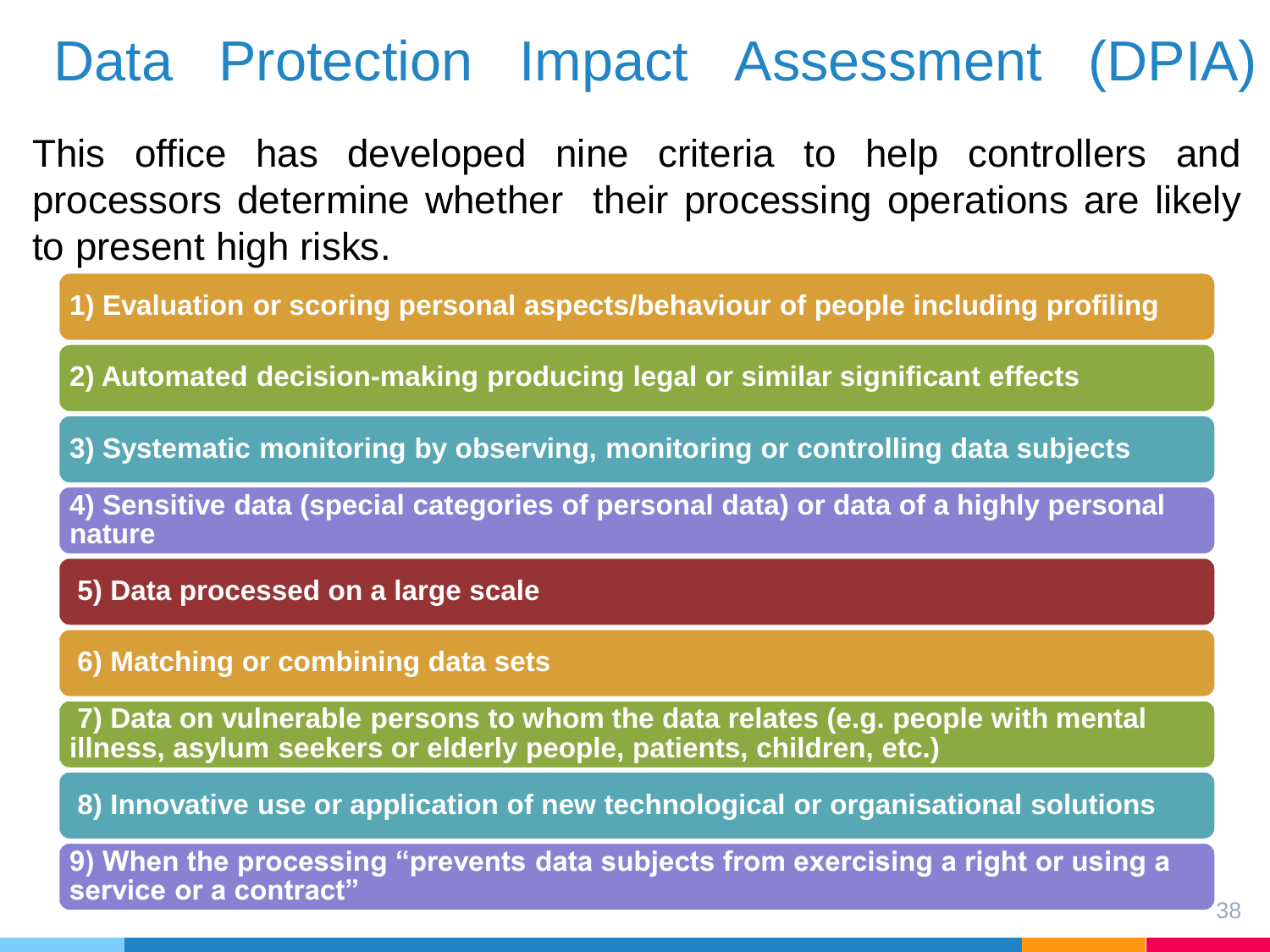#### Examples of DPIA

**Example 1:** An intelligent video analysis system that recognise car number plates and matches them with the national database to monitor the driving behaviour in the city

#### **Possible relevant criteria:**

- 1) Innovative use or application of new technological or organisational solutions
- 2) Data processed on a large scale
- 3) Systematic monitoring by observing, monitoring or controlling data subjects

Since the processing meets 3 criteria, it is considered as high risk. Therefore it is necessary to carry out a DPIA.

#### **Example 2:**

An editorial magazine which uses its mailing list to send daily newspapers to its subscribers

**Possible relevant criteria:** Data processed on a large scale

Since the processing meets only 1 criterion, it is considered as low risk. It is therefore not necessary to carry out a DPIA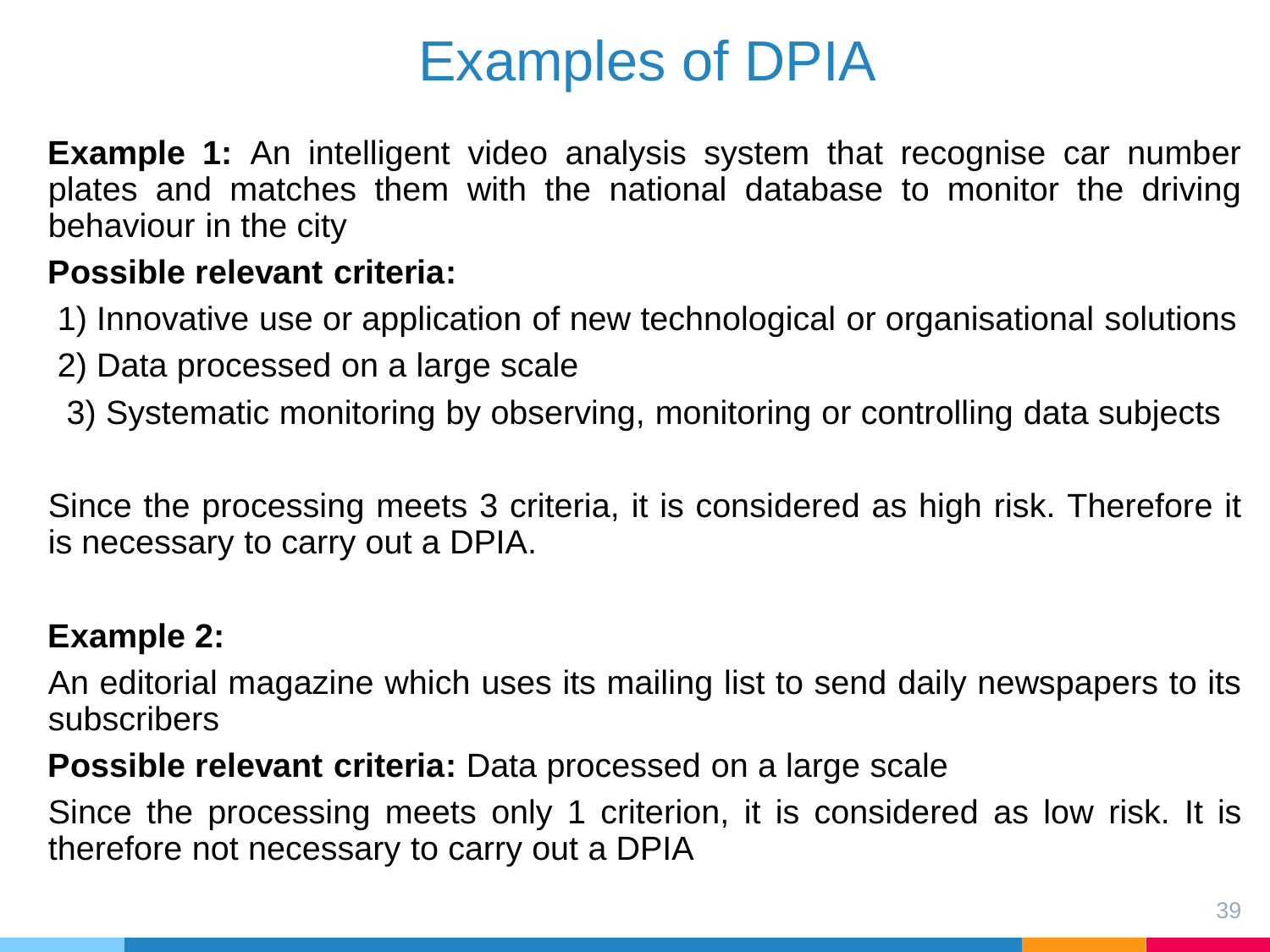#### Prior authorisation and consultation – Section 35

According to Section 35, the controller or processor must seek authorisation and consult the Data Protection Office prior to processing personal data in order to

**ensure compliance of the intended processing with the DPA and** 

**in particular to mitigate the risks involved for data subjects (individuals) where the controller or processor cannot provide for the appropriate safeguards required for the transfer of personal data to another country.**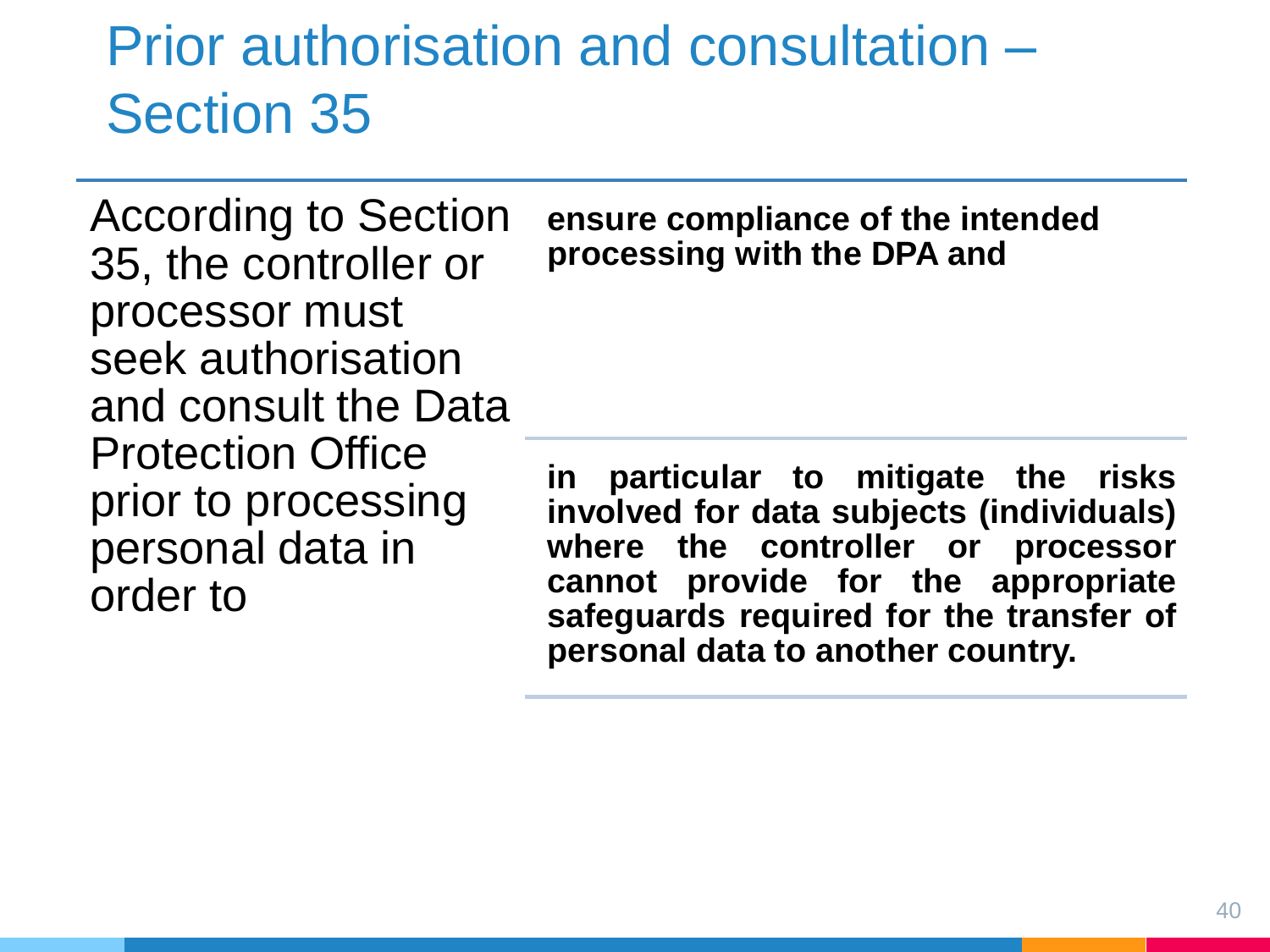#### Transfer of personal data outside Mauritius – Section 36

A controller or a processor may transfer personal data to another country where –

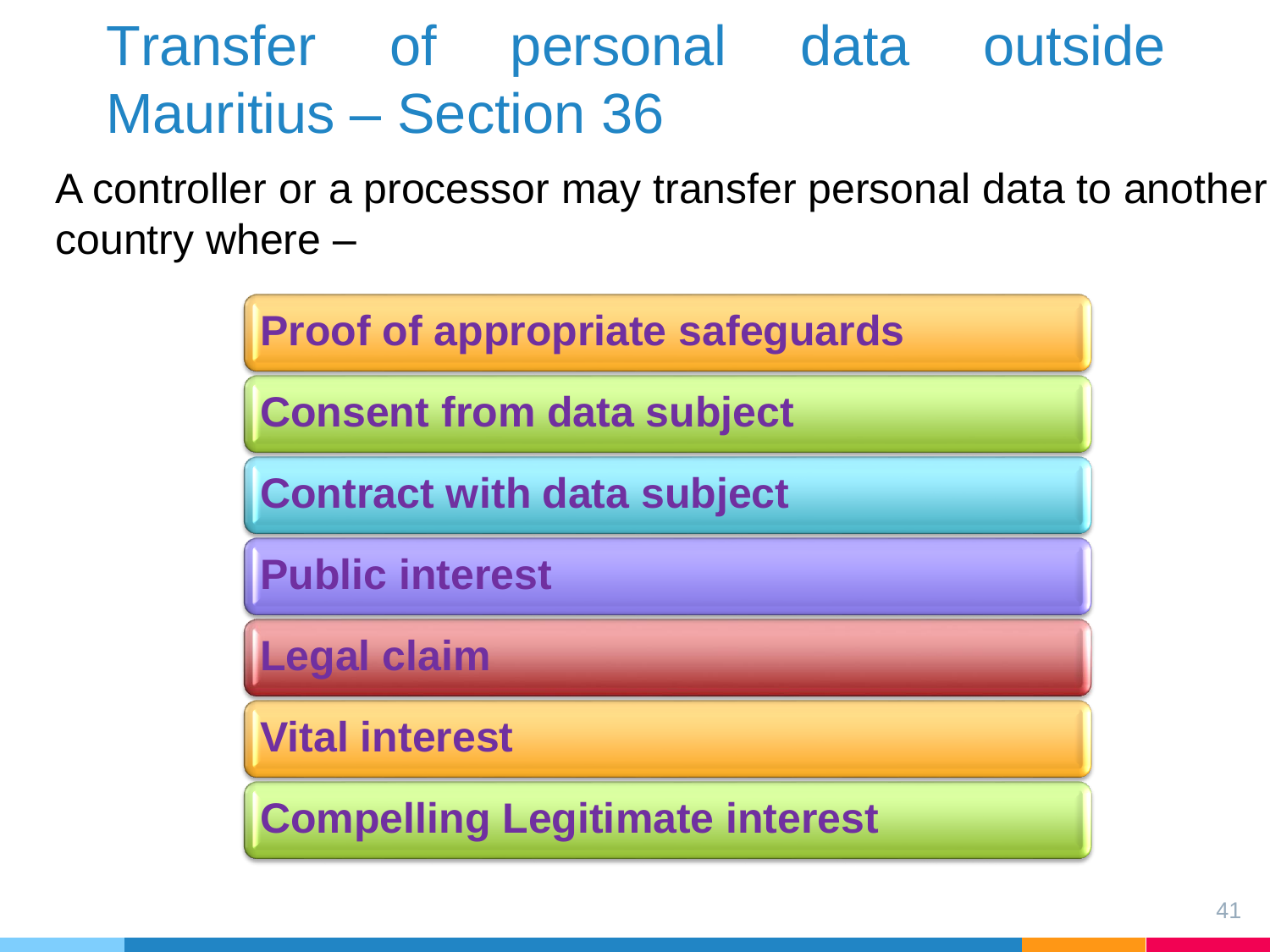# **Rights of Data Subjects**

Sections 37 to 41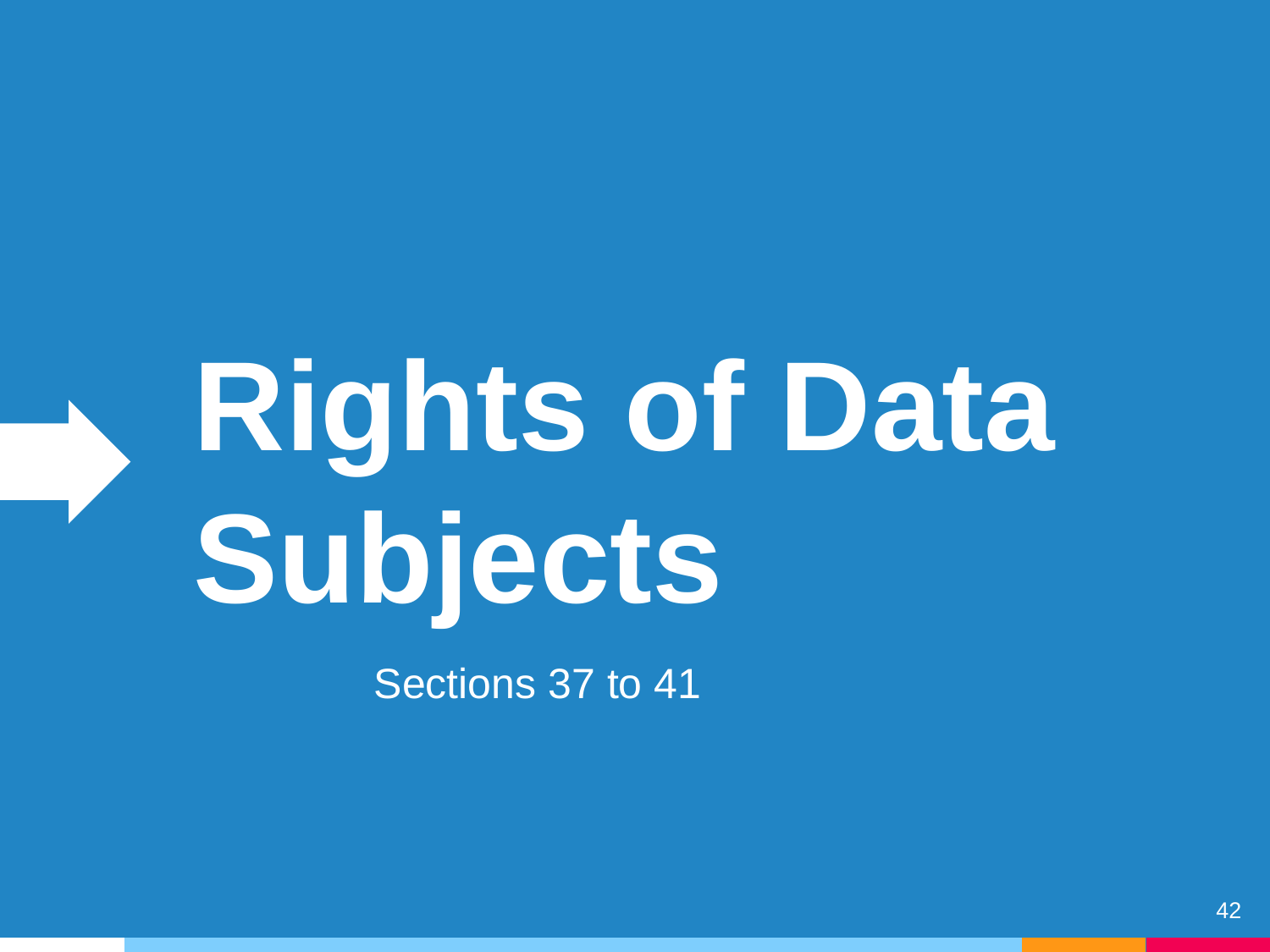#### Rights of Data Subjects



#### Right of access – S37

• A data subject has the right to obtain confirmation that his/her personal data is processed and a copy of the data free of charge within one month following a written request.



#### Automated individual decision making – S38

- A data subject has the right not to be subject to a measure which is based on profiling by means of automated processing.
- Can be carried out by controller if it necessary for contract, authorised by law or based on explicit consent of the data subject.



#### Rectification –S39

• A data subject has the right to obtain from controller rectification of inaccurate or incomplete personal data concerning him/her.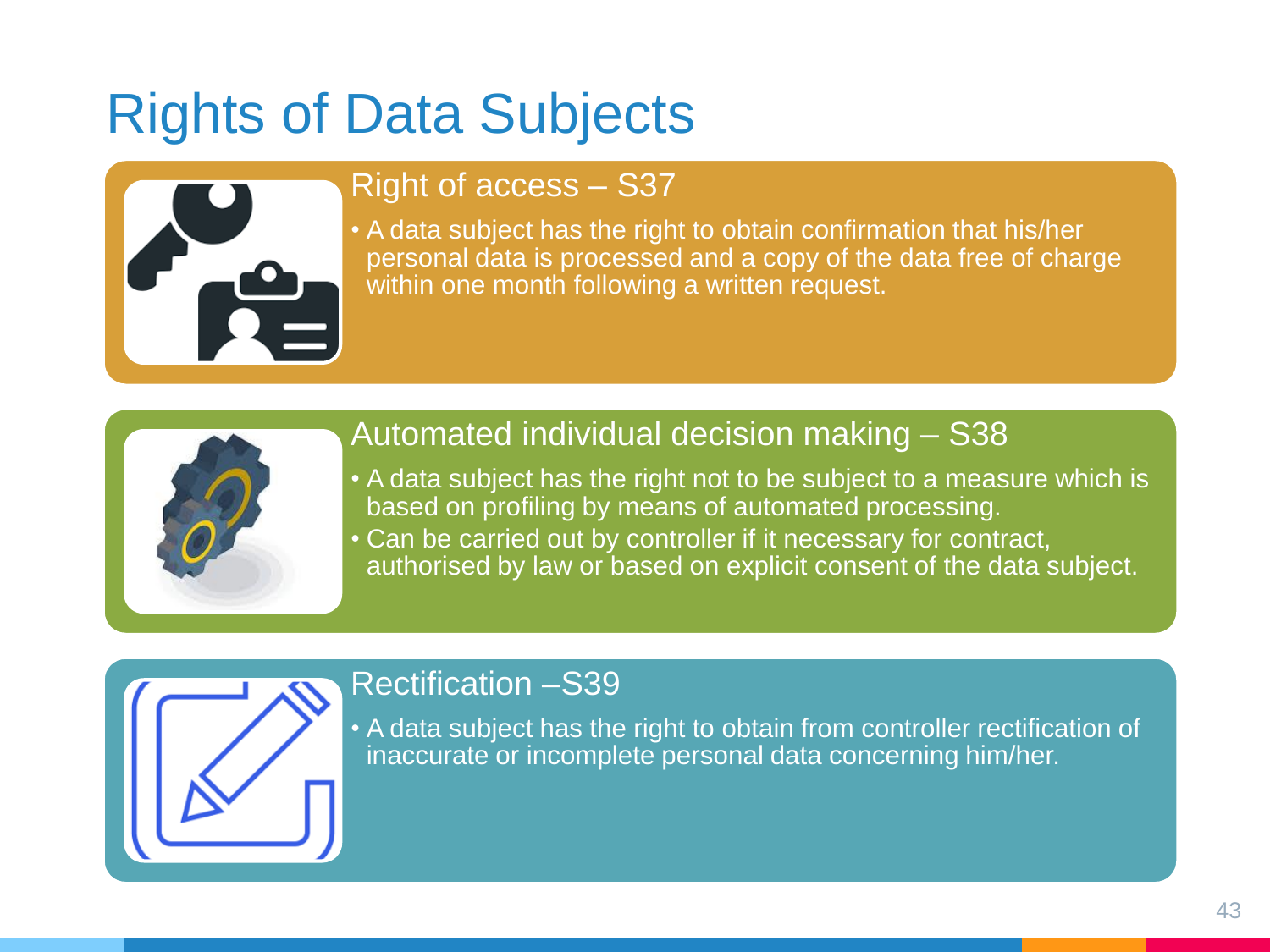#### Rights of Data Subjects



#### Erasure – S39

• Data subject may request that his/her personal data are erased if the continued processing of those data is not justified

#### Restriction of Processing – S39



• A data subject may request that the processing of his/her personal data is restricted where the accuracy of the data is contested.



#### Object – S40

• A data subject has the right to object in writing at any time the processing of personal data relating to him/her free of charge.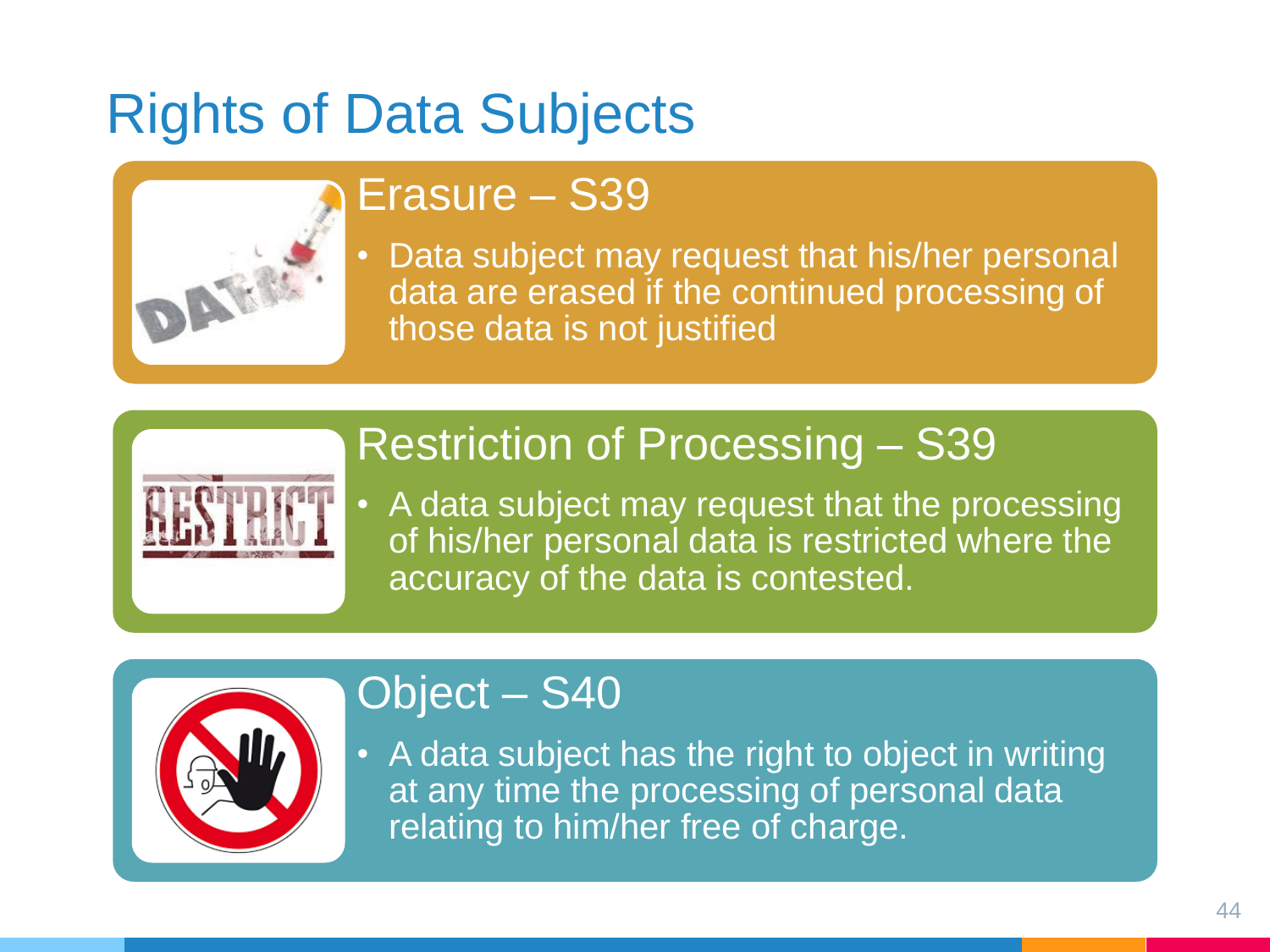# Exercise of rights – Section 41

▷ Where a person is a minor or physically or mentally unfit, a person duly authorised (parents, guardian, legal administrator) can exercise their rights on their behalf under this part.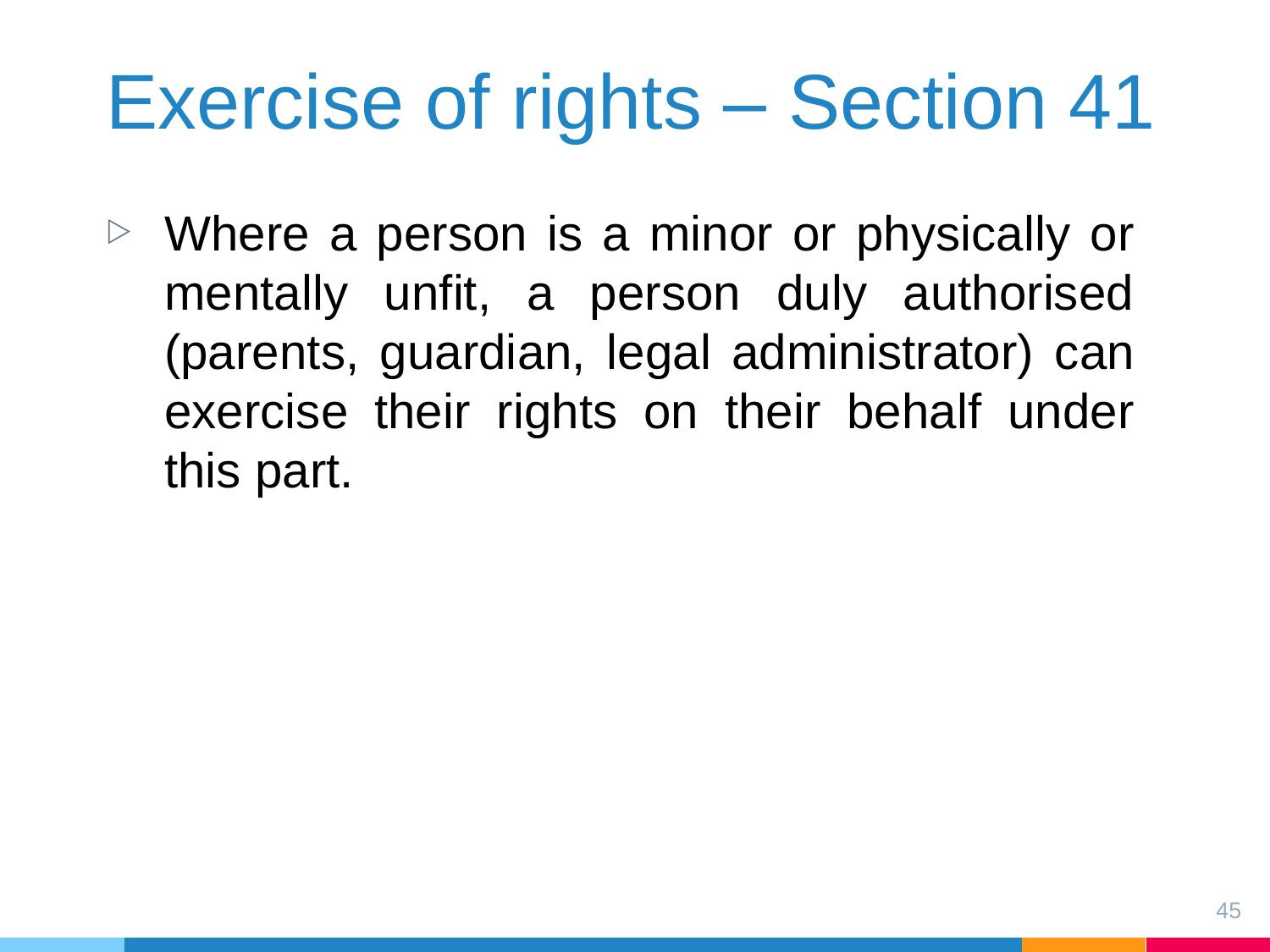

Sections 42 and 43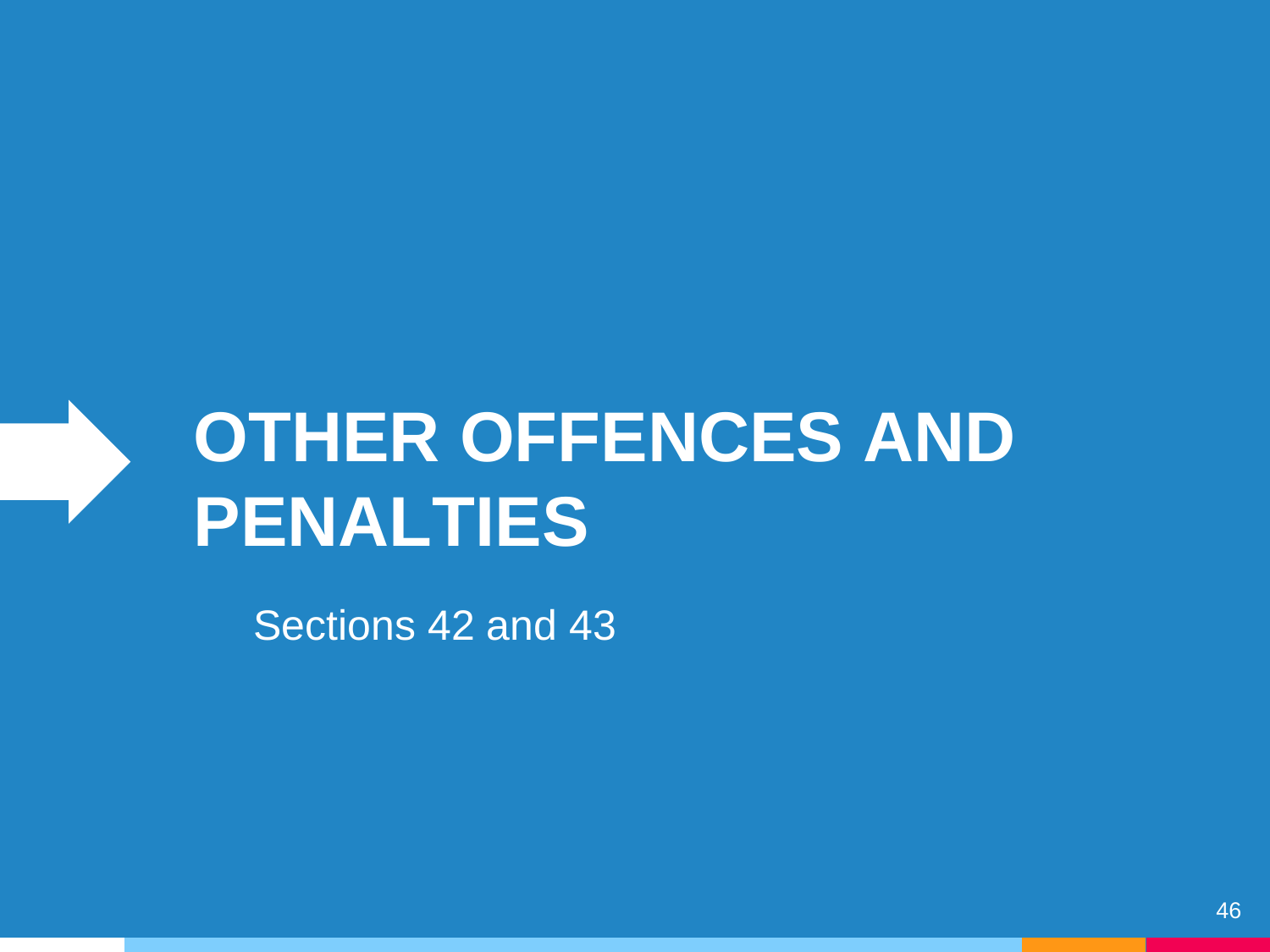# Unlawful disclosure of personal data – Section 42

#### Any controller who, without lawful excuse, discloses personal data in any manner that is incompatible with the purpose for which such data has been collected shall commit an offence. **Controller** Any processor who, without lawful excuse, discloses personal data processed by him without the prior authority of the controller on whose behalf the data are being or have been processed shall commit an offence **Processor**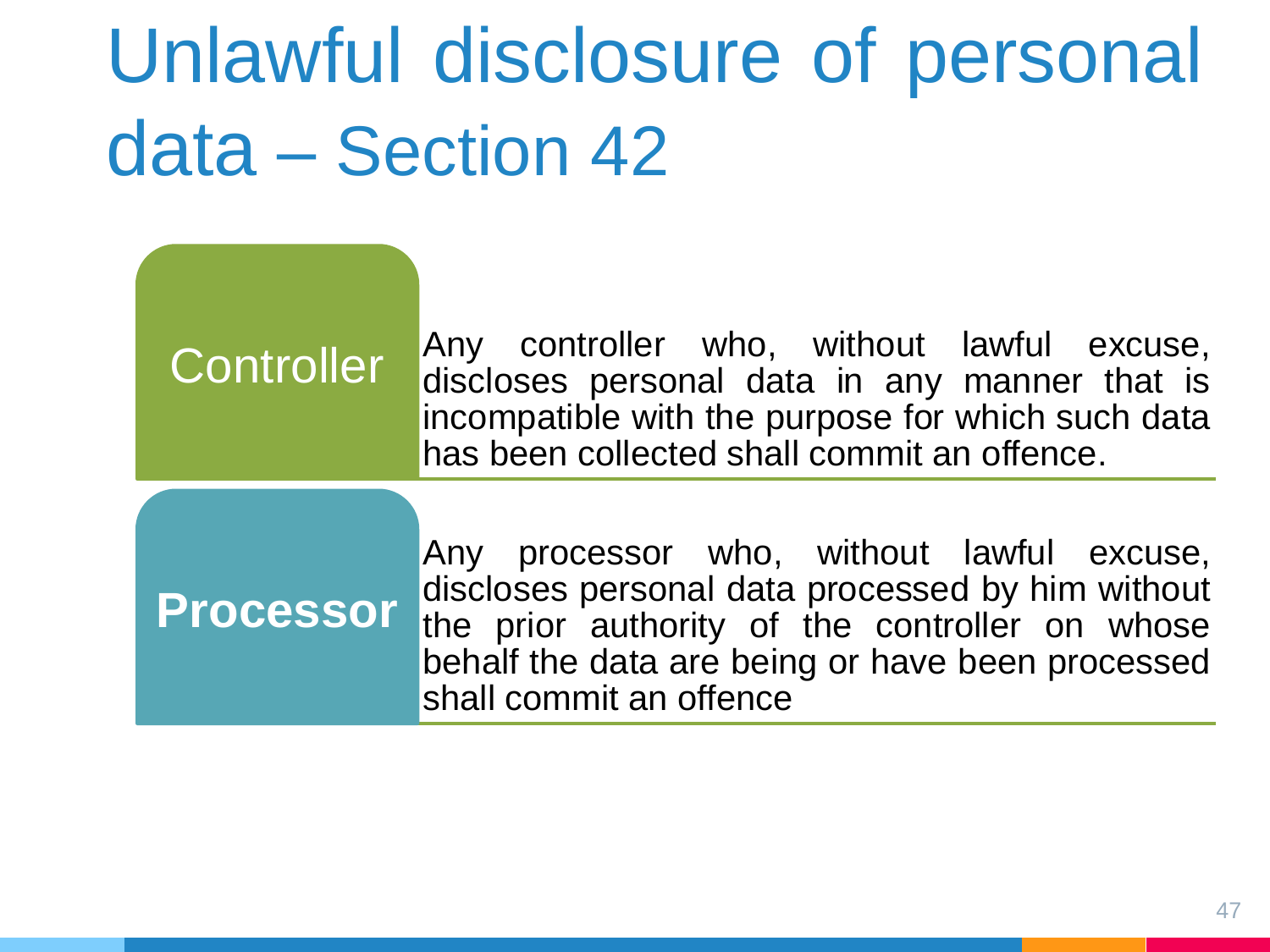# Offences and Penalties – Section 43

- $\triangleright$  There are various offences and criminal penalties under this Act which, in general if committed, are sanctioned by a court of law.
- $\triangleright$  Where no specific penalty is provided, any person who does not comply or contravenes this Act shall, on conviction, be liable to a fine not exceeding 200,000 rupees and to imprisonment for a term not exceeding 5 years.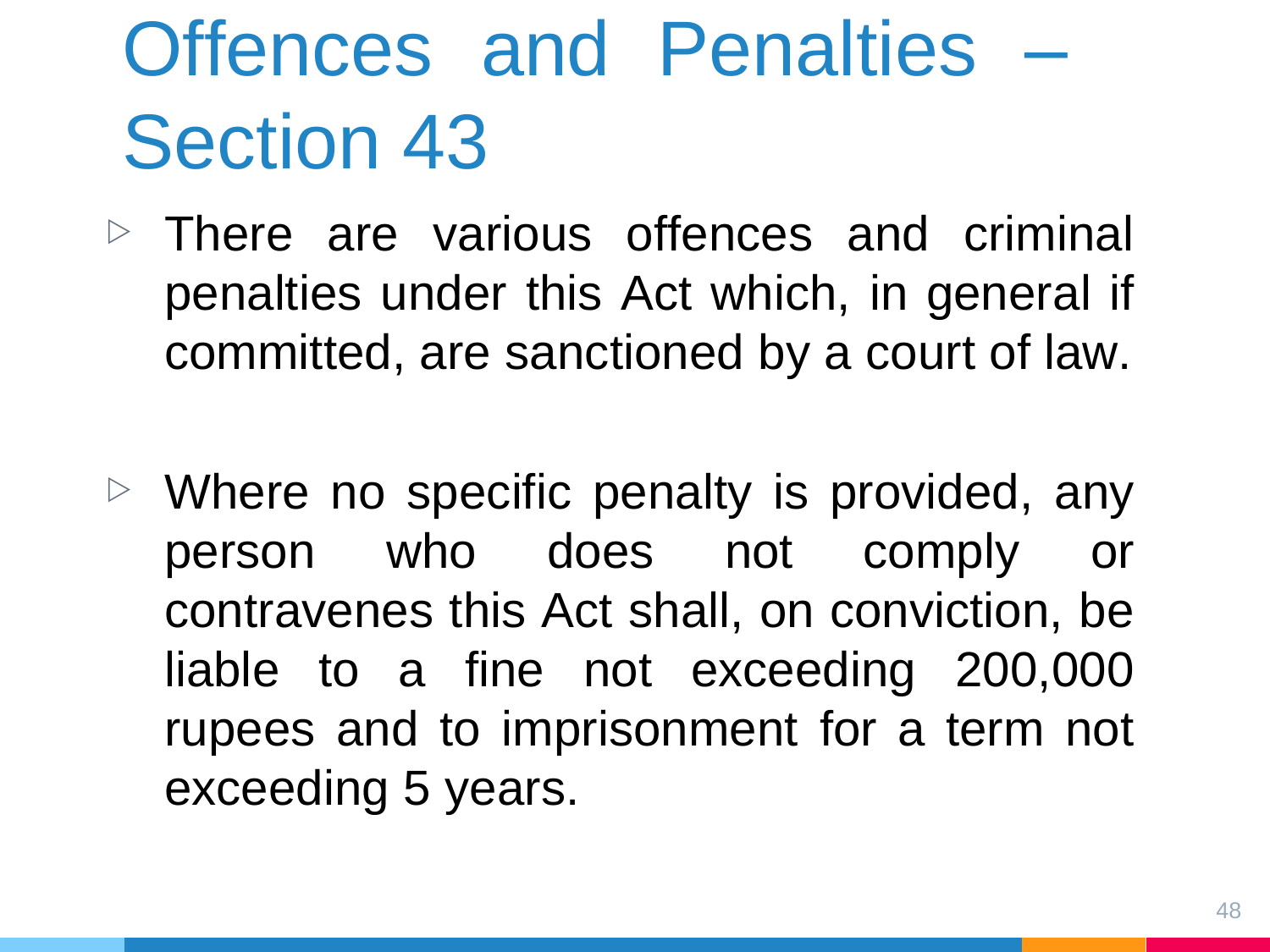### **EXCEPTIONS AND RESTRICTIONS**

Sections 44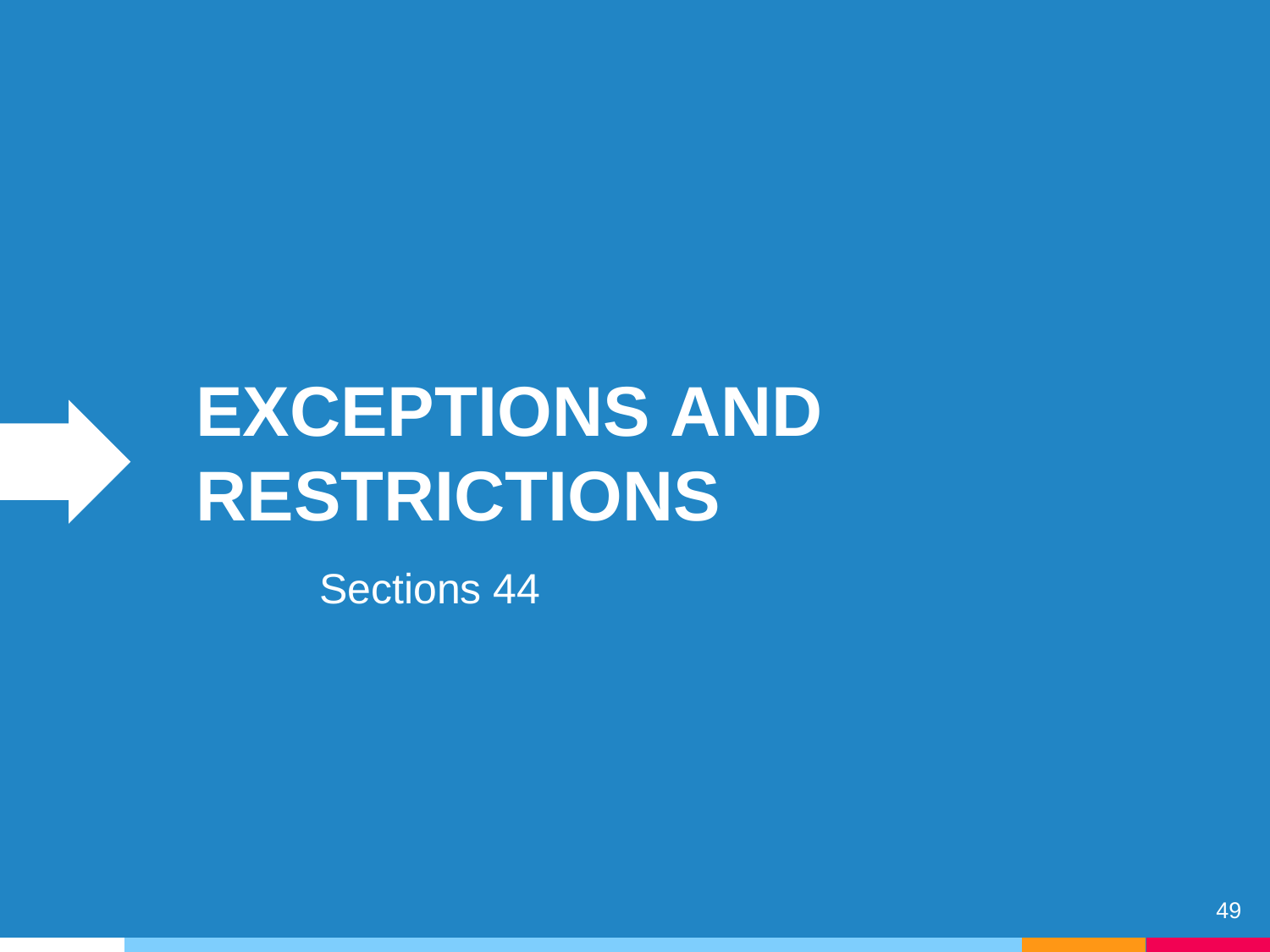## Exceptions and Restrictions – S44

- $\triangleright$  Processing of personal data by an individual in the course of a purely personal or household activity.
- $\triangleright$  For the prevention, investigation, detection or prosecution of an offence, including the execution of a penalty.
- $\triangleright$  An objective of general public interest, including an economic or financial interest of the State.
- $\triangleright$  The protection of judicial independence and judicial proceedings.
- The protection of a data subject or the rights and freedoms of others
- $\triangleright$  Subject to section 44(4):

For the protection of national security, defence or public security *A certificate under the hand of the Prime Minister certifying that the nonapplication of the provision is required for the purpose of safeguarding national security, defence or public security shall be conclusive evidence of that fact.*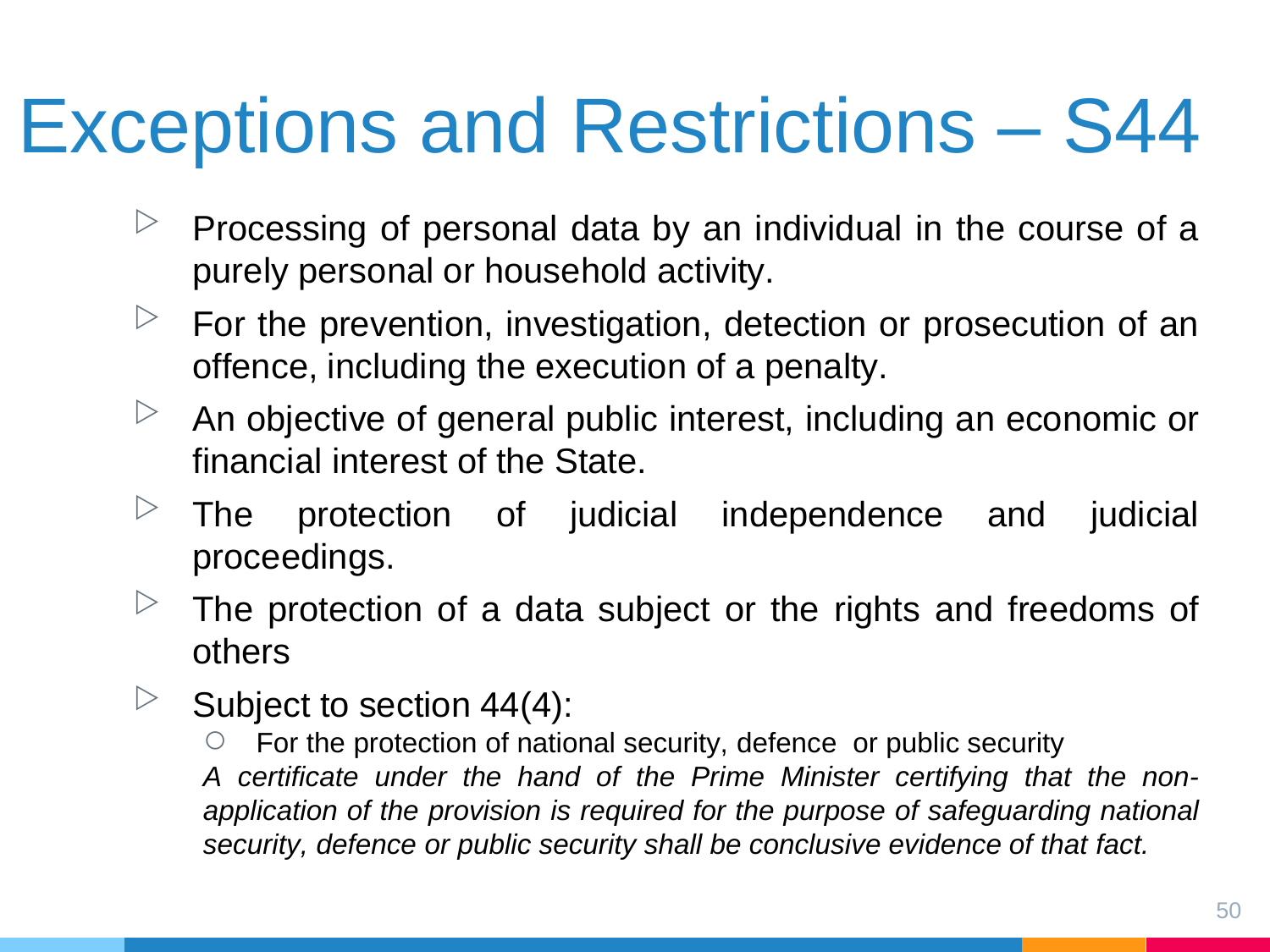

Sections 44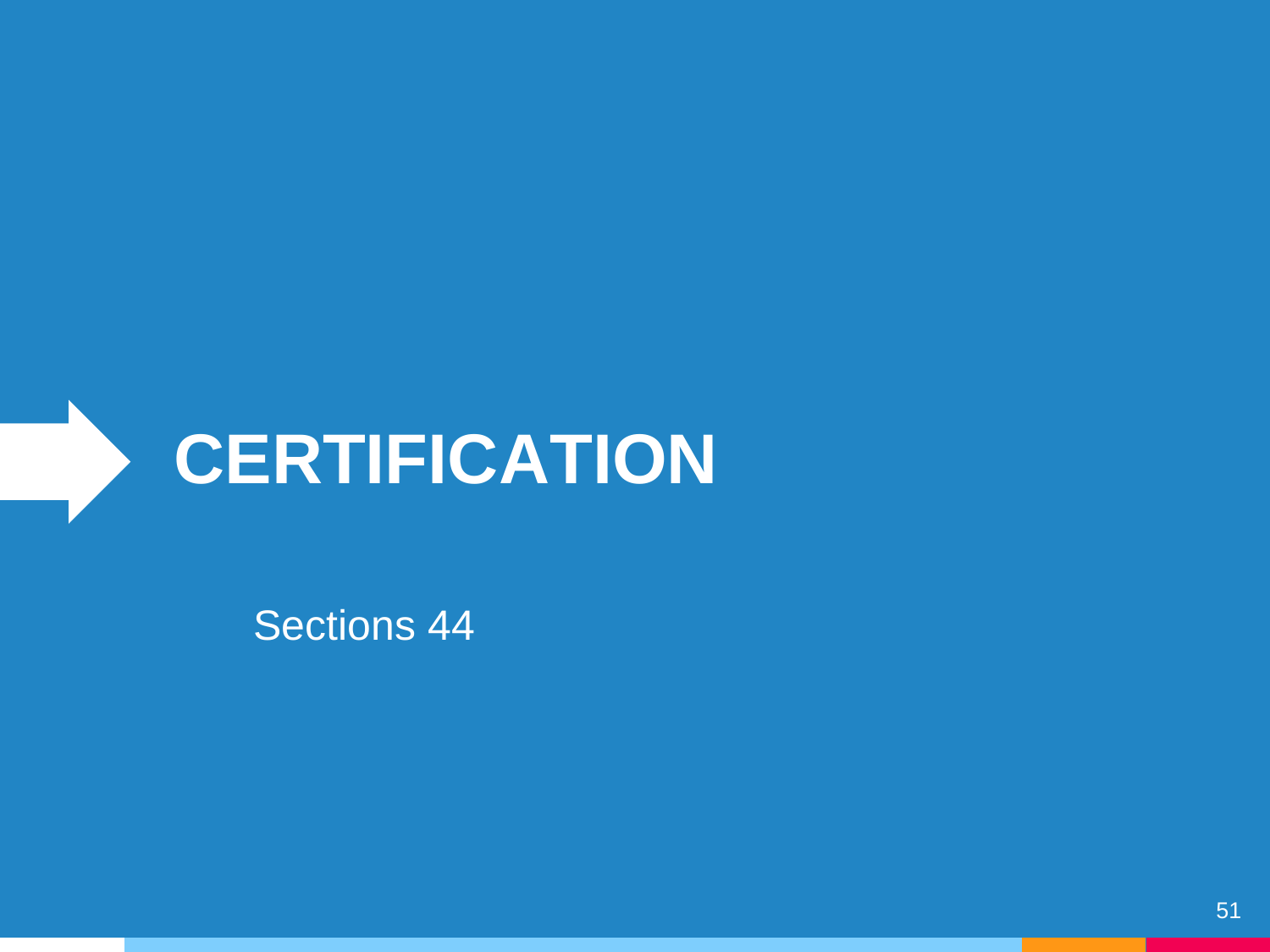# Certification – Section 48

- $\triangleright$  To enhance transparency and compliance with the Data Protection Act 2017, certification (Section 48) has been introduced to:
	- help controllers or processors to demonstrate accountability and compliance with the Act
	- build confidence and trust in the organisation with all stakeholders, as well as with the wider public
	- allow data subjects to quickly assess the level of data protection of relevant products and services
	- give legal certainty for cross-border data transfers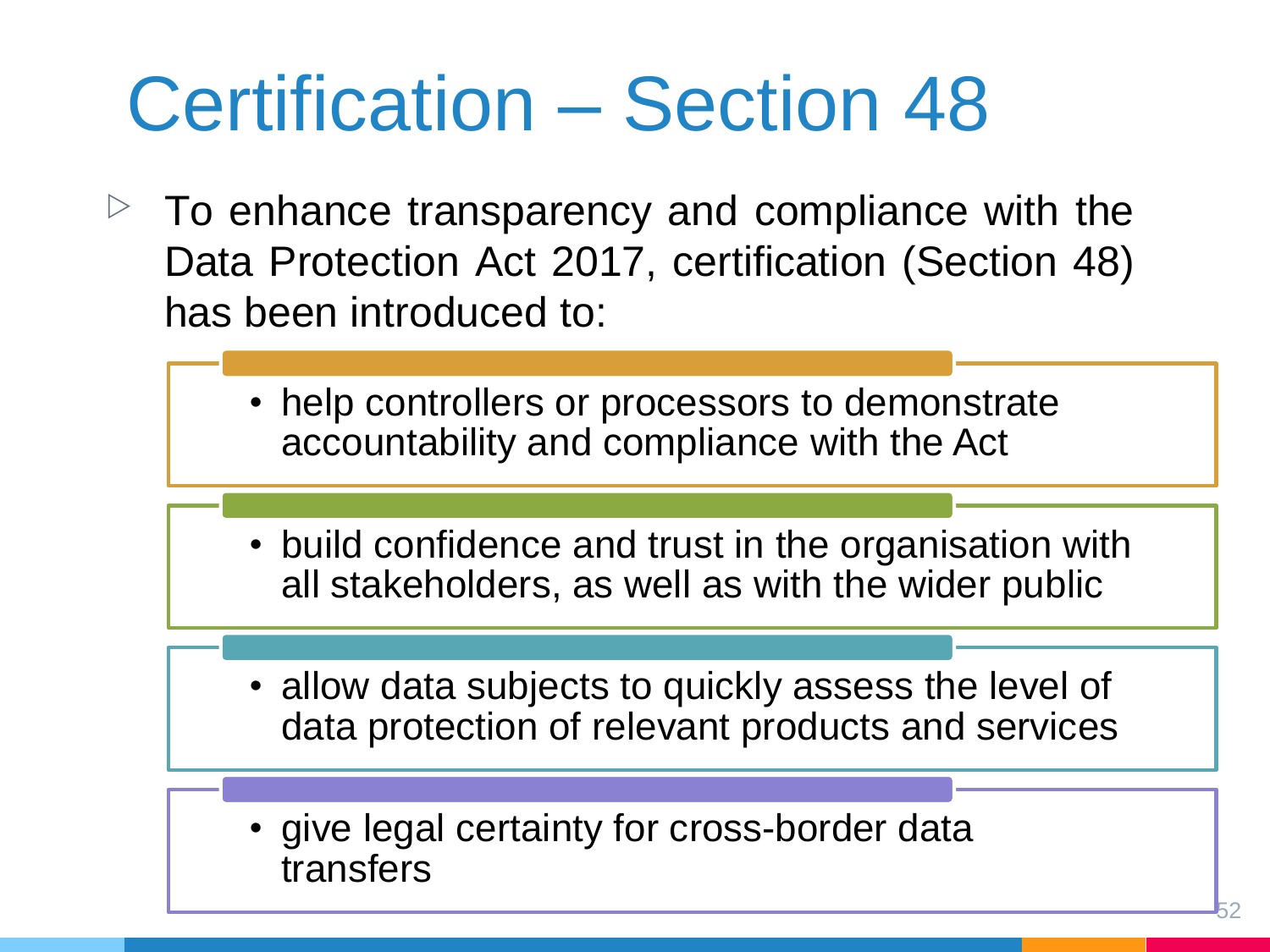### Certification – Section 48

| • Certification will be issued by the Data<br><b>Protection Office.</b>                                                          |
|----------------------------------------------------------------------------------------------------------------------------------|
|                                                                                                                                  |
| • Certification is voluntary and free.                                                                                           |
| • Certification is valid for three years and                                                                                     |
| is subject to renewal. Controllers or<br>processors may apply for renewal of the<br>certification before the date of its expiry. |
|                                                                                                                                  |
| • Certifications is subject to withdrawal<br>where the conditions for issuing the<br>certification are no longer met.            |
|                                                                                                                                  |